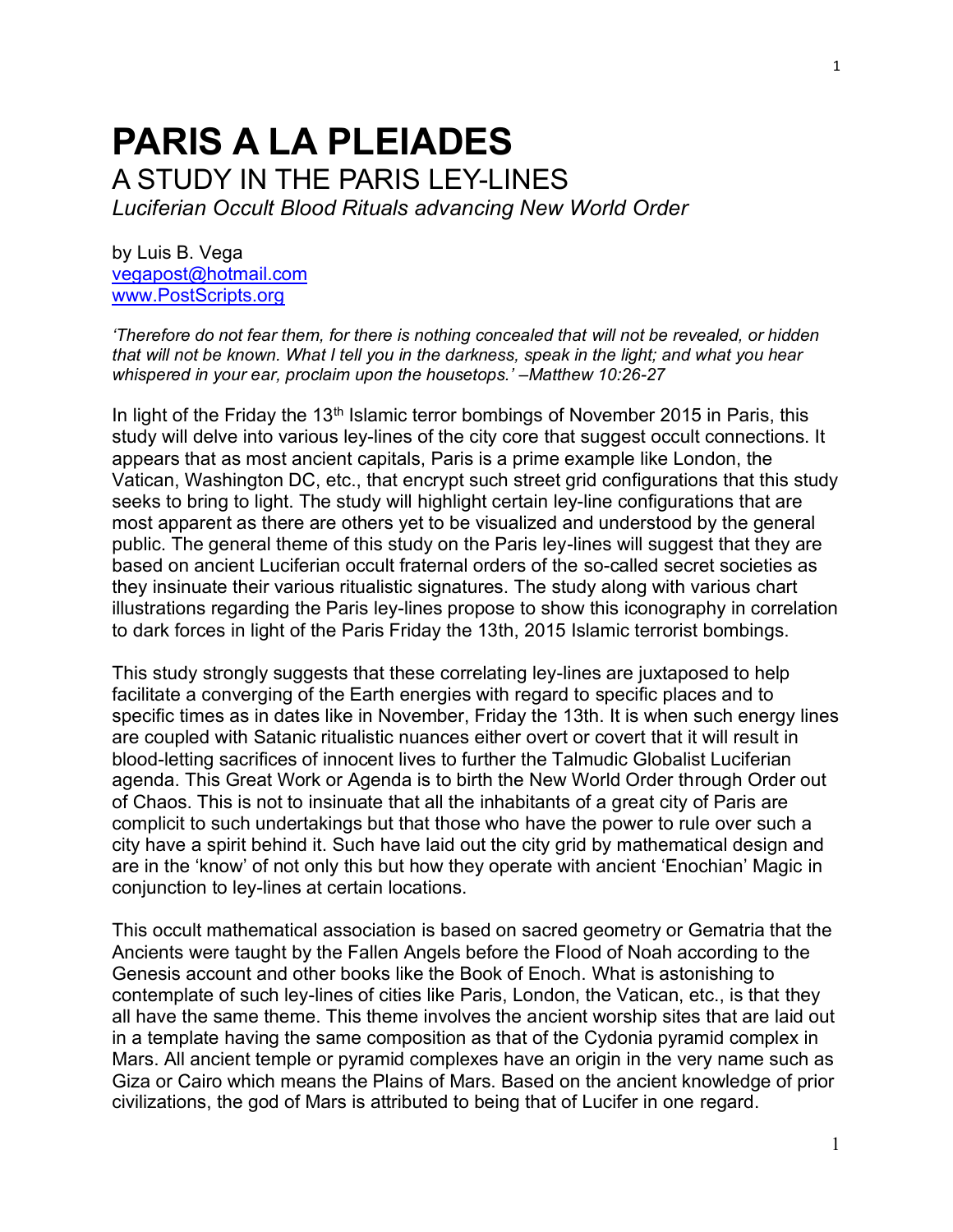According to the Sumerian cylinder texts, Mars had a direct association with Earth at one time and was inhabited with life, water, pyramid cities and the now famous Face of Mars. Finally, NASA has come out and publically announced that in fact Mars has water residuals to this day. Then due to the various Mars Rover pictures, there has been a frenzy of anomalies on Mars to suggest pyramids, structures, and other unexplainable and amazing finds. It is rather astonishing that those ancient civilizations such as the Sumerians had a direct and accurate understanding of the solar system, Mars and that a 'face-like' structure exists in Mars. This face structure is attributed to being a mausoleum in the likeness to the banished and contested King of Planet Nibiru, Ala-lu, as in the Islamic Allah and inference to the banishment of Lucifer typology.

What this study will also show in analyzing the various Paris ley-lines is that the core city is replete with such Luciferian signatures of pentagrams, hexagrams, Masonic pyramids and dimensions that are orientated to certain latitudes, degrees, and headings. Moreover, certain grids are configured to certain occultic numerology such as 188, 13, 33, 666, etc., and are fashioned to the phi ratio proportions. The ratio occurs when 2 quantities are in the golden ratio if the ratio of the sum of the quantities to the larger quantity is equal to the ratio of the larger quantity to the smaller one. Interestingly, this ratio is even linked to the seasons of the Earth. For example,  $\Phi/\pi$  x 365 Days = 188.

This specific number is associated with the midpoint of the changing of the seasons on Earth. To some, the Golden Mean or Ratio is the 'Signature of the Creator'. This ratio is witnessed in math, nature, the arts, and the human form/body, etc. It is with this context in mind that this study springboards the narrative that will be presented. The study of the Paris city core ley-lines is based off of GoogleEarth GPS coordinates and is accurate to within 10-50 feet 90% of the time. This alleged Cydonia, Mars pattern is also almost an exact copy in degree heading and map length as is the layout of London, the Vatican and Washington DC, just to mention a few modern cities. A separate study on those city core ley-lines are available for comparison and can be found in the author's website chart archives. This study will involve 10 Paris ley-line charts.

#### **Paris Chart 1: Cydonia Hexagram**

Paris is a tribute to Mars, the god of War. It is attributed to Giza and the area of Cairo which means Mars. Like all other major Luciferian capitals, its homage is to the gods of Egypt, of Babylon, of Nimrod, the 1st Mason and world ruler. Moreover, the pattern of the Paris proper city suggests the ancient pre-Flood ley-line sacred geometry of Cydonia, Mars as already mentioned. This assertion highlights the 3 main structures that encompass the famous Cydonia complex with the D & M Pentagonal Pyramid, the Pyramid City and the Face of Mars.

This motif has been discovered to repeat across the globe in the primary ancient sacred temple complexes such as Teotihuacan, Tikal, and Angkor Wat. In the modern era the major Illuminati Luciferian capitals appear to also be laid out in this sacred geometry; most notably, London, Paris, Roma, Washington DC, Jerusalem, etc. Moreover, this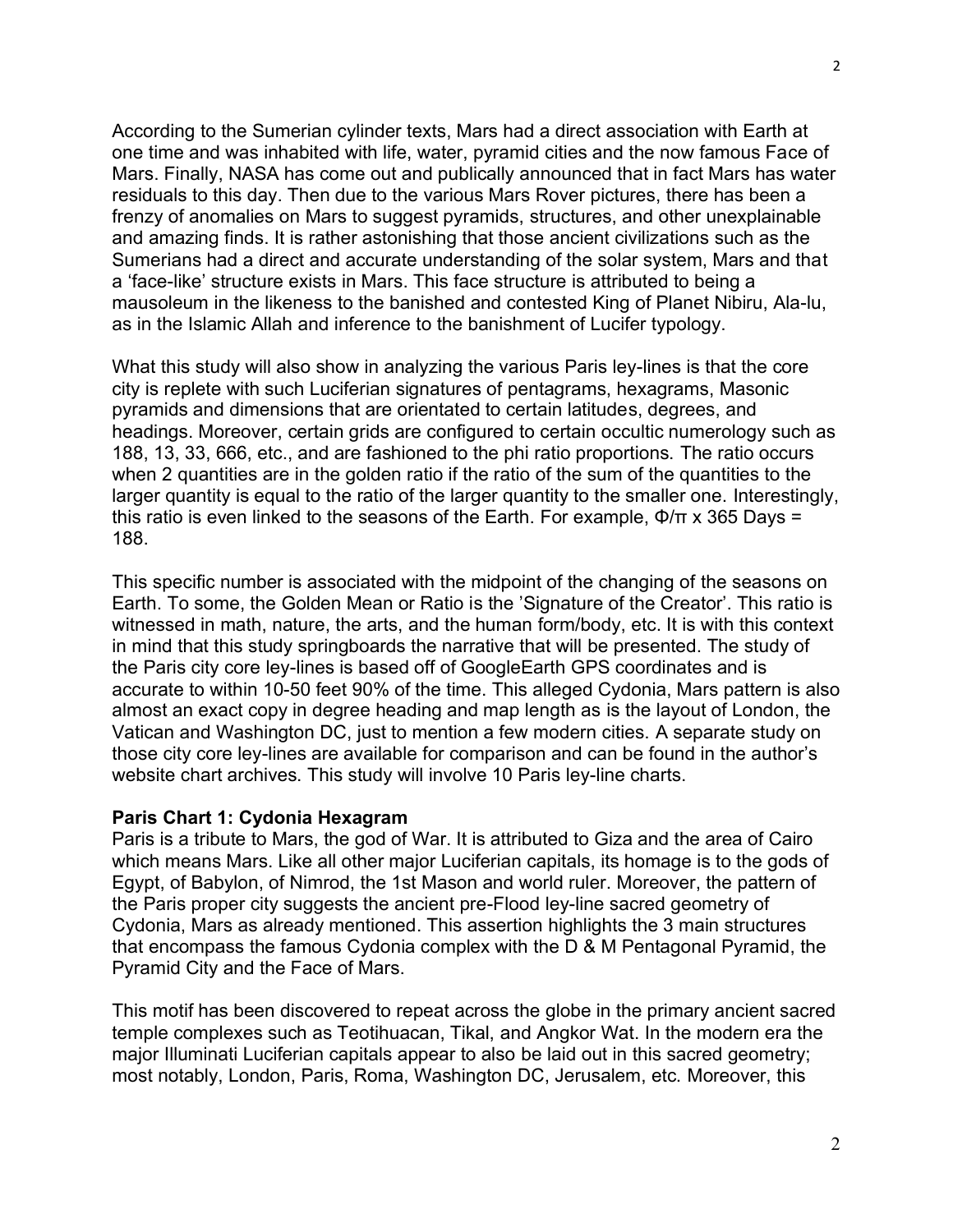very ley-line constitutes the overall Hexagram that acts as an inter-dimensional key to the portal that it represents to facilitate and further the Luciferian Agenda on Earth. What is bizarre or fascinating is that the entire geographical makeup of France is laid out like a Hexagram. France is noted to be a 6-sided border nation. Astonishingly, Paris is at the central phi ratio spiral point along with Champ de Mitterrand as the official geographical center of the nation. Of note the Paris Observatory is in this line as is the Bataclan Theatre in the reverse triangulation of the Hexagram. As to the connection between Cydonia and Paris, according to the translation of the ancient Sumerian cylinder scrolls, Fallen Angels presented themselves as 'gods' that had a direct connection to Mars and other places in the known Cosmos.

One such personage was Ala-lu, the 'Rebel' king who was exiled to Earth and then to Mars and died there. His followers memorialized him by burying him under a mausoleum shaped like his face. It is astonishing that the Sumerians had a specific written record of such an object on Mars even before telescopes or man-made Probes or Rovers where even invented to validate this. This narrative of a banished 'Prince' eerily echoes the fall, expulsion, and progressive fall of Lucifer. Yet his followers currently certainly continue to believe in such a Martian typology by etching this narrative in their various world capitals of power and prestige.

This planet Mars Cydonia pattern is a 'Star Map' that is related to the Pleiades in the constellation of Taurus. Many believe that this is one possible location from where the 'gods' came from or according to the Bible from where they left their  $1<sup>st</sup>$  estate perhaps. It encompasses a 'celestial' Hexagram that becomes a Star Gate or portal that perhaps crosses dimensions in which the Fallen Angels and demons translated in and out of. The Ancients believed that the Annunaki taught Humanity that they came from such portals and places as 'Astronauts' and 'left' such places or estates to 'help' Humanity.

Their rationale is that they are the so called creators that seeded Humanity with life and promised to return one day and save Humanity from itself at the point of nuclear annihilation. The Bible does collaborate this narrative to a degree but exposes such fallen entities that came to Earth. The aim is that Lucifer sought to corrupt the DNA makeup of Humanity as originally designed by the Creator GOD YHVH of Genesis in the Days of Noah. Jesus stated that Lucifer's plan is to not help Humanity but rather to destroy it and even tricking it into believing that Lucifer is helping them and will come visiting Humanity in the Last Days. This will be the accomplished by the last Luciferian World Order and the AntiChrist that the Bible foretells to occur just before Jesus' return.

# **The Paris Pleiades Hexagonal Template**

#### *1-Mars Pentagram Fortresses*

This study strongly suggests that the Paris Place de l'Italie correlates to the D & M Pentagonal Pyramid of Cydonia, Mars. Each Luciferian world capital has this signature 'Pentagram' that most often is masked as a fortress. This pattern is seen as in the Pentagon of Washington DC, a tribute to the 'god of War' as in the Department of War, Castel Sant'Angelo near the Vatican, and the London Tower, etc. In Paris, this correlating Pentagonal motif at the Place de l'Italie for example has a 17.76 degree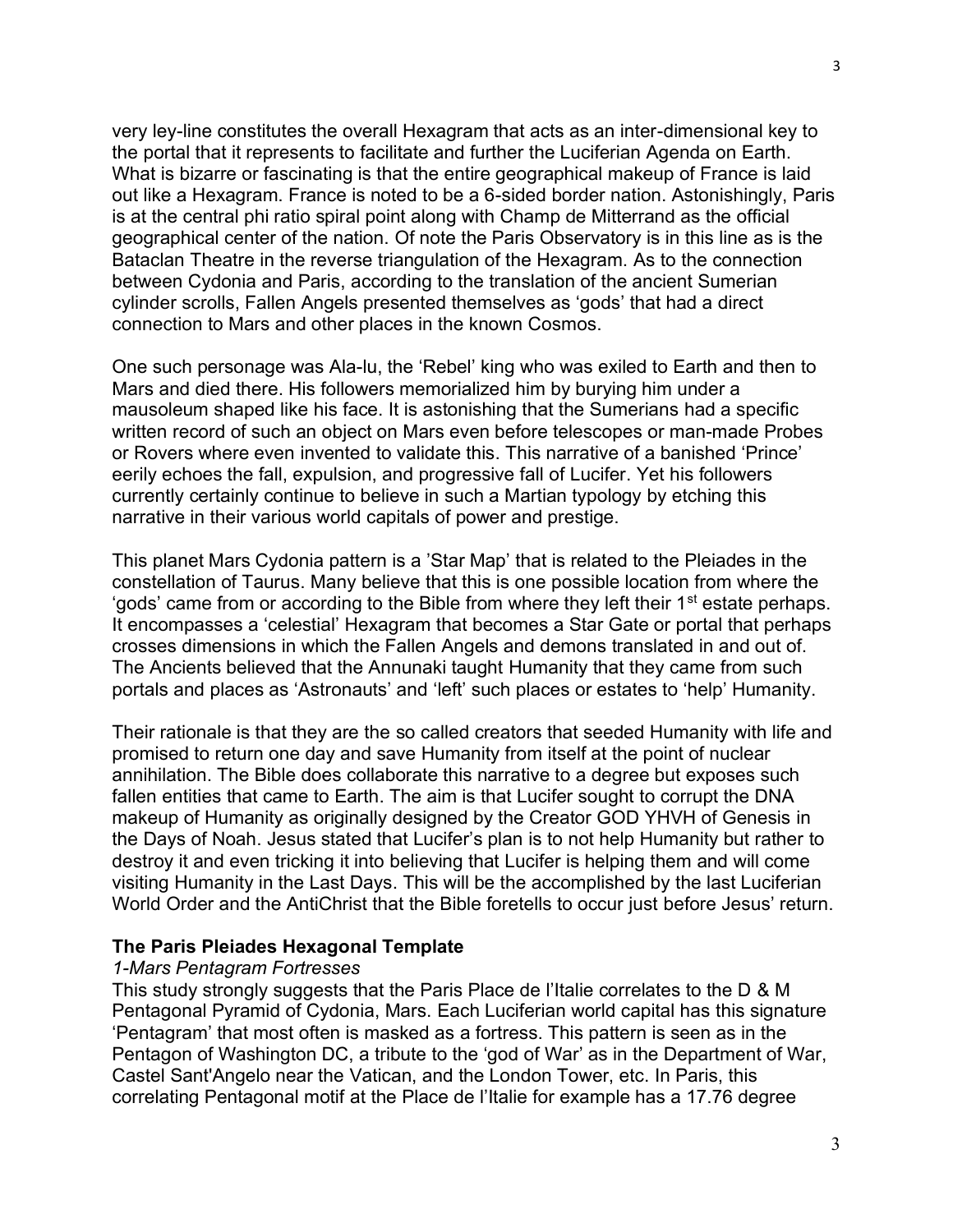heading to the Bataclan Theatre. It has a 360-degree heading to the Paris financial district that correlates to the Pleiadian Pyramid city of Cydonia on Mars. All the major monuments of the Paris city core are on such ley-lines. This Hexagram template is also at a 33-degree slope from a perpendicular aspect of the Place de l'Italie. Other noticeable monuments on the very ley-lines are the Arc of Triomphe along with all of the Champ Élysées, Les Invalides, etc., and so on. It is the Paris Observatory that served the major center point. It was the globe's Prime Meridian before Greenwich. The Paris Line is coincidentally called the Devil's Line.

#### *2-This Paris Financial City 'Pyramid Complex'*

This study strongly suggests that the Paris city financial center with the Arch de la Defense correlates to the 7 Pyramid City complex of Cydonia, Mars. It has a 333° heading to the City of London where the Money Changers rule the financial world from. This approximate degree heading to the City of London Pyramid City mirrors with the Cydonia, Mars layout. It is also 177.6 nautical miles to the London Observatory and amazingly it is 333 km to the Shard Tower. These 333 numerical coefficients are the same in terms of degree heading that the Cydonia, Mars Pyramid Complex has a 333° heading. Also, if by coincidence or not, it was on the 333<sup>rd</sup> day that President Obama paid tribute to the Islamic massacre in Paris by visiting the Bataclan Theatre memorial.

#### *3-The Face of Mars of Ala-lu*

This study strongly suggests that the Stade de Paris correlates to the Face of Mars within the complex of Cydonia, Mars. The ley-lines from the Paris financial center and the Place de l'Italie have a direct ley-line to the Stade de Paris where the bomb blast was set off during the France-Germany soccer game. It has a 180-degree heading and is approximately 332 arcseconds and 5.55 nautical miles apart. The Stade de Paris is also approximately 5.55 nautical miles, 333 arcseconds and 6.66 miles to the Paris Financial Center. The national stadium is a perfect encrypted 'Face' of Ala-lu. How befitting that when the Islamic terrorists detonated their bombs as they acclaim Allah (Ala-lu) Akbar. Was this yet another blood sacrifice to the masked god of War, Lucifer? Was a blood ritual required to push his New World Order agenda by blood as the magic ritual of Allah Akbar was enchanted and corresponded to the energies of the city leylines at a particular day and a particular place, Friday the 13th?

#### *The Bataclan Theatre*

This study strongly suggests that the various ley-lines in tandem with certain Satanic high holy days eventuates a religious rite. This study suggest that such elements used for this purpose, if aware or not was the rocker group, the Eagles of Death Metal that was the medium to unleash and perform the ritualistic magic and rite of human bloodletting to further Lucifer's Agenda on Earth. This band is an American rock band from Palm Desert, California formed in 1998. On Friday the 13th the concertgoers were sacrificed to Allah or Ala-lu, the god of Mars as they sang *Kiss the Devil*. Other songs in their repertoire are *Speaking in Tongues* and *Anything 'Cept the Truth*. The Bataclan Theatre Muslim massacre was a signature Luciferin ritualistic slaughter.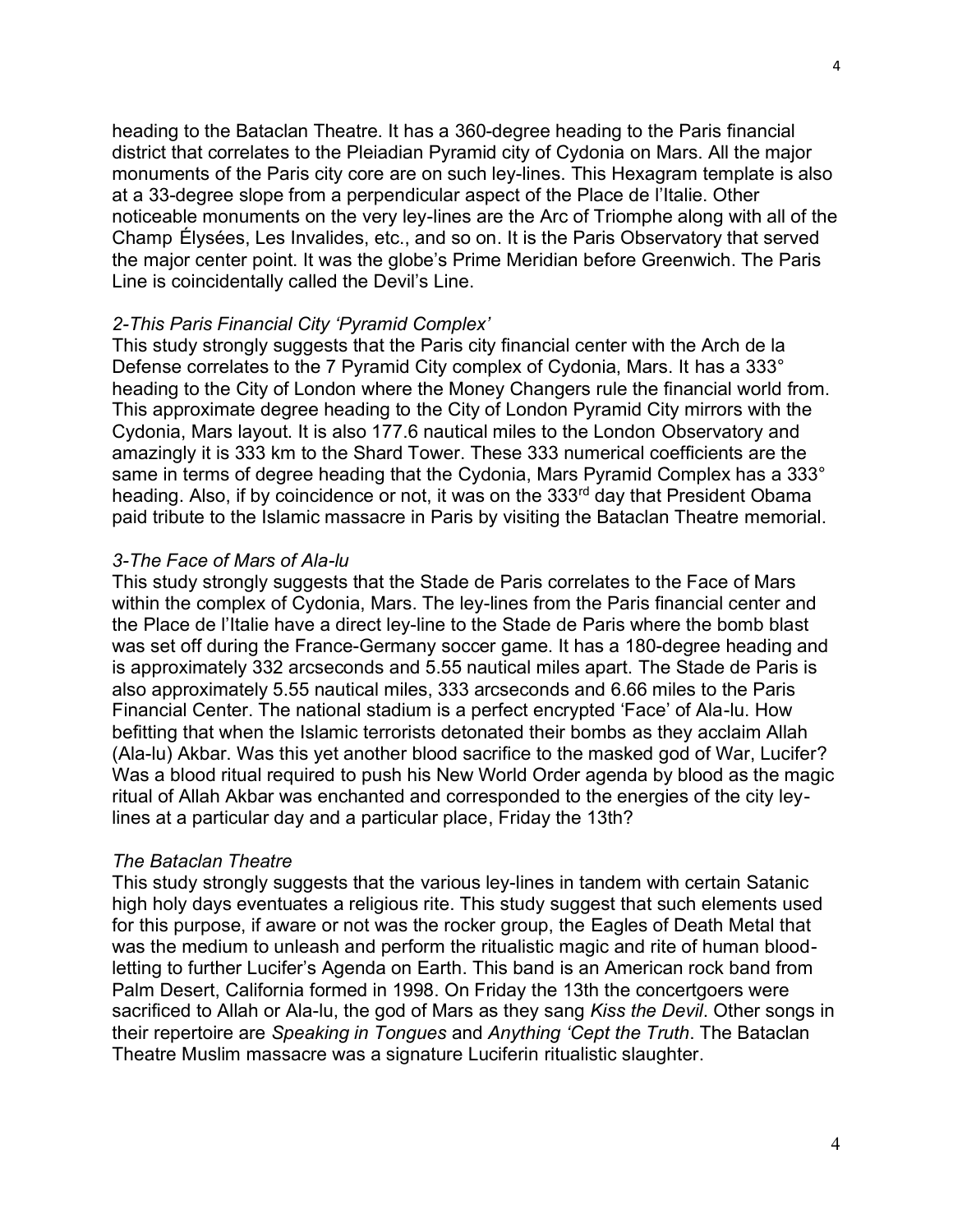It was a sacrifice to Lucifer and his Fallen Angels and spirit demons coveting the need for blood–letting as they feast on the energies of human blood. Why blood? It is because the Creator YHVH instilled the life essence and life energies to be in the blood.

The following are the various approximate measurements associated with the ley-lines that this study suggests the very occult forces of the Luciferian signatures of death, thievery and destruction upon Humanity.

#### *Paris Champ de Mars complex dimensions*

*From Paris city financial center to Stade de Paris ~5.55 nautical miles ~333 arcseconds ~19.47° arc from Stade de Paris to Paris Financial Center ley-lie*

*From Place de l'Italie to Paris financial center ~11.11 km ~6.9 miles ~360 arcseconds*

*From Place de l'Italie to the Stade de Paris ~6.9 km ~332 arcseconds ~5.55 nautical miles ~180° to Stade de France ~17.76° heading to Bataclan Theatre ~33° arch from ley-line to Paris Financial Center*

#### *Cydonia, Mars Complex dimensions*

- *- 40°44'33.60N 09°27'40.29W*
- *- @ ~13,000 ft elevation*
- *- Pyramid City is ~6.66 nautical miles wide*
- *- 7.67 miles (ground length)*
- *- 12.34 km*

*From D&M Pyramid to the Pyramid City - 11 nautical miles*

*- 1260 arc seconds*

*From Pyramid City to Face of Mars*

- *- 13 miles*
- *- 60°Heading*

*From D&M Pyramid to Face of Mars - 333° heading*

- 
- *-13 miles*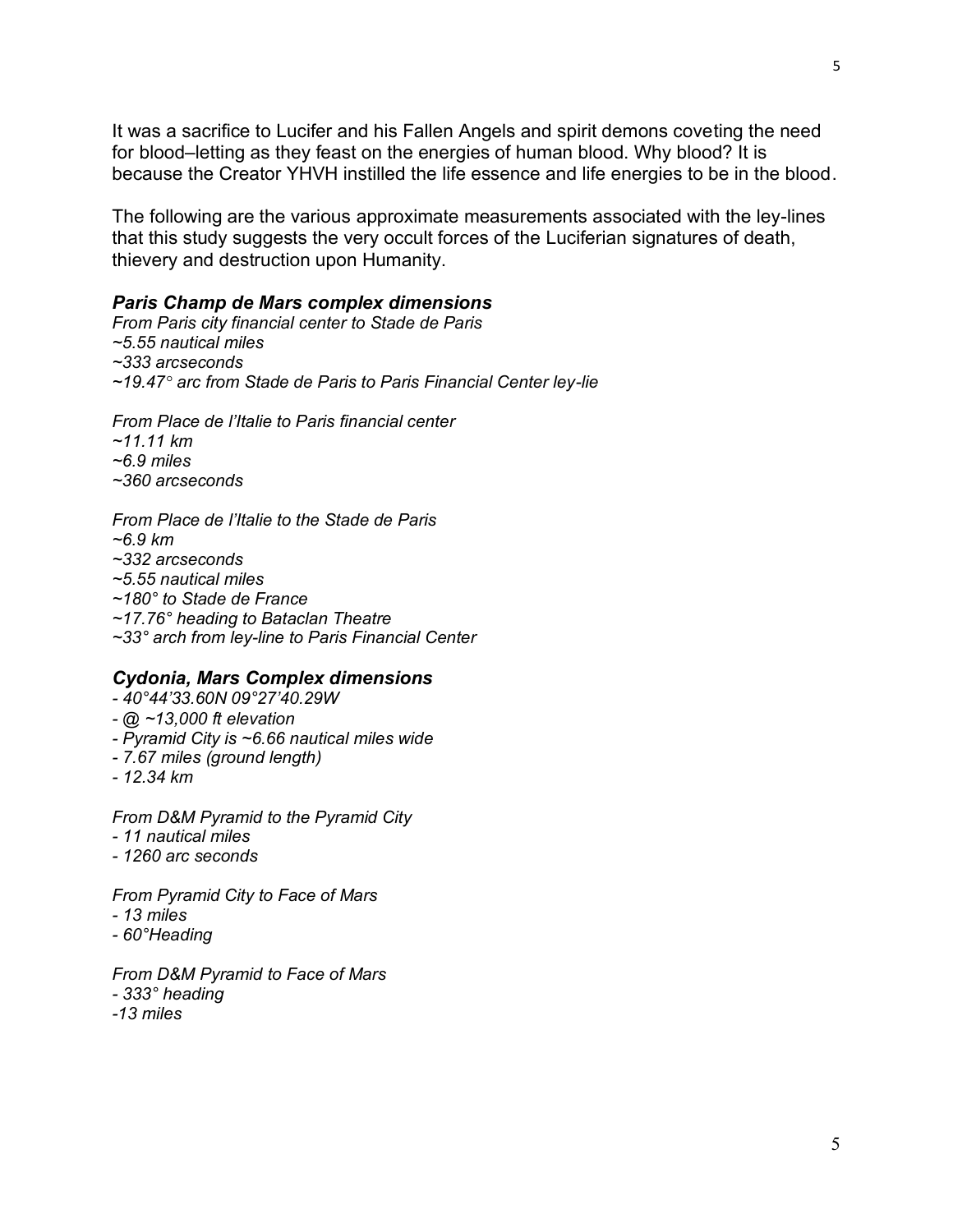#### **Paris Chart 2: Pythagoras Paris**

Out of all the modern Luciferian world capitals, Paris is by far the most elaborate in terms of the extent to which the designers and architects went to fashion the city grid to sacred ley-lines based on the ancient Atlantean occultic measurements and the Cydonia, Mars Hexagram template. The city core layout is replete with a wealth of sacred geometry such as pentagrams, pyramids, and hexagrams along with occult measurements. It must be stated that such sacred geometry and numbers in themselves are neutral. It is the ascribed meaning and use of context that implies a significance that is meant to either hide or divulge knowledge. This nuance works well with the Luciferians because they use such motifs to reveal and conceal their signatures in plain sight. It is like light itself that can blind or help to see.

This particular illustration of the Champ de Mars is just but one portion of the highlights that shows how the Paris city core ley-lines have the incorporation of the Tree of Life motif, the Golden Mean or Section phi ratio and the iconoclastic illuminati All-Seeing Eye pyramids of the Fallen Ones. The core layout of the city is a tribute to Cydonia, Mars and the gods of Egypt and Babylon with a primary theme and emphases on the god of Mars, aka, Ala-lu or Lucifer. The following are but a few examples of the amazing amount of sacred Geometria that the architects of Paris infused into the core of Champ de Mars, the Field or Plain of Mars as in Cydonia, Mars. The Eiffel Tower is an iron lattice tower on the Champ de Mars that serves as a phallus. It is named after the engineer Gustave Eiffel. The Tower was 'The Gate' to the World's Fair in 1889 when it was debuted. This study suggests that it is more than just a 'gate' on Earth.

This area has a ~9.99° heading, map length to Campus Martius, Field of Mars in Rome, Italy. The unique landmark of the Eiffel Tower for example is fashioned to the phi ratio but more than that, it is in proportion the human form, or the body. In particular it corresponds to the phallus of a male form as the Vitruvian Man template can be superimposed onto the Champ de Mars, as in Cydonia, Mars. Also, the entire dimension of the Champ de Mars has the Tree of Life motif in proportion to its divisions. Those worshipers of Lucifer, such as the Masons, paid homage to their Master by encrypting the Eiffel Tower complex with the sacred dimensions of the human body and the Tree of Life. This particular layout has a double-entendre as it convokes the dual sexuality of the male and female attributes, Osiris, and ISIS, etc., as is the Statue of Liberty in Paris and New York City.

In fact, there is a replica of the statue at the edge of the Champ de Mars and is approximately .33 miles to the Tour Eiffel itself. On one hand, the Eiffel Tower complex incorporates the proportion of a human body and in phi ratio no less. This is interwoven with the Tree of Life motif and can be attributed also to the female goddess ISIS, Queen of Heaven as she is perched on the Crescent Moon. The elongated pentagram at the core also serves to fashion double wings as in a Cherub. The Male attribute is rendered with the human body is reversed and the Eiffel Tower becomes the phallus. In this position the various other ley-lines correspond exactly. According to Eiffel's own critique, he fashioned his Tower along the lines of the Great Pyramid of Giza.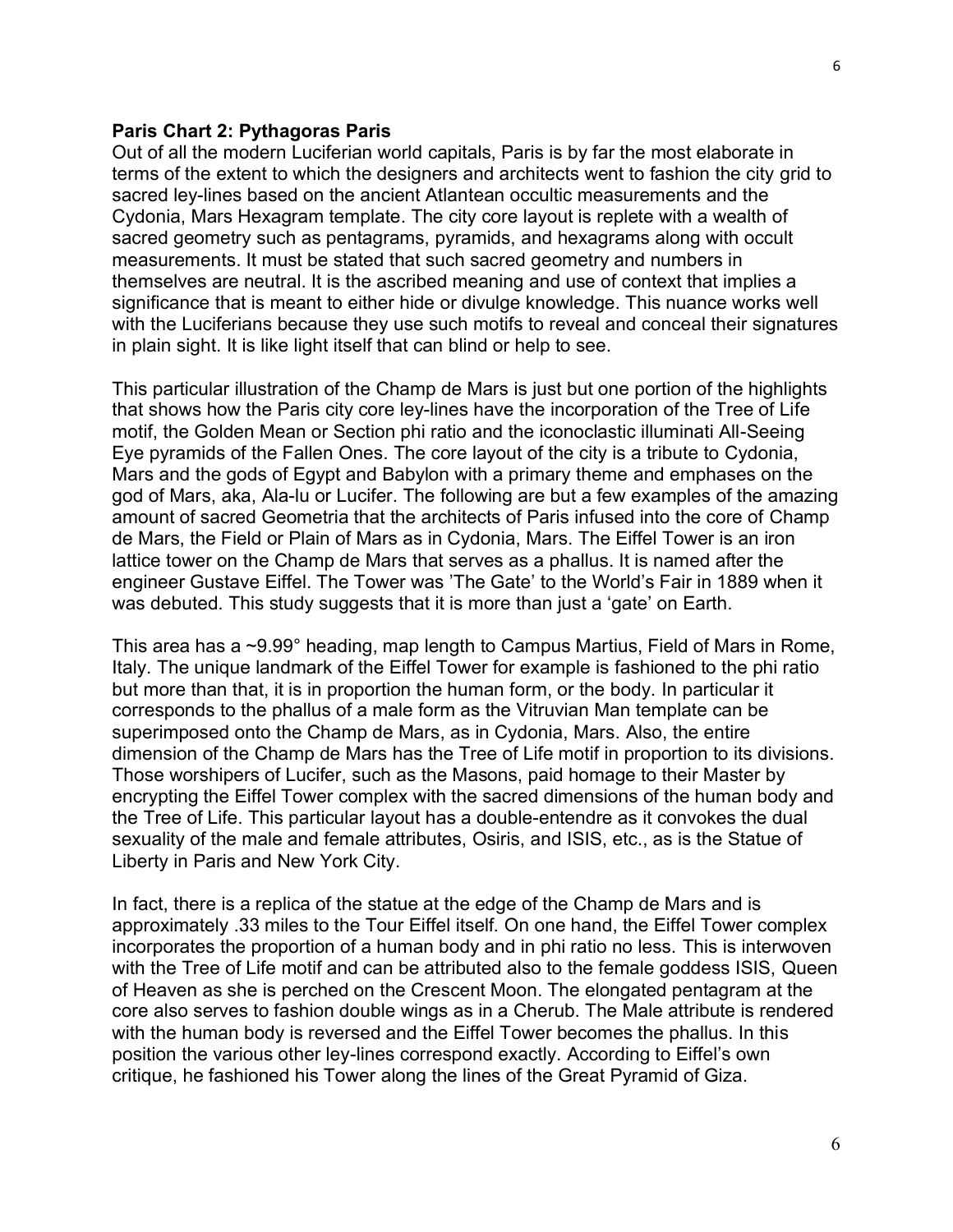It is rather interesting in their mutual associations that aside the invention of the modern skyscrapers, the Tower of Eiffel was the tallest man-made structure aside from the Great Pyramid of Giza. Since the Kings of France believed that their Royal Blood was of the Sun-Kings, it was of divine right and origin, they spared no expense to encrypt their homage to their celestial masters. Such were given the forbidden knowledge per the Book of Enoch of how to make war, have abortions, work with metals and wage war. For example, as certain family blood lines were cultivated to have generational energies concentrated and utilized.

It has been the secret knowledge and magic rituals that have bewitched all of Humanity. Such so called 'light' has been regulated by their secret societies that lord it over all the Earth in all aspects of institutions. For example, as France became the world empire, the Paris Meridian was the standard of longitude in the world until Greenwich. It was called the Devil's Line and many important occult and Luciferian temples of homage around the world are pegged to this ley-line in particular. The following are some of the approximate measurements related to the Champ de Mars complex and Eiffel Tower.

# *The Tree of Life motif of Champ de Mars is*

*~1776 yards long or ~1 mile or ~.88 nautical miles ~ 5.55 km to Bataclan Theatre.*

The number 555 is occultic for death and resurrection. This why it is also associated with Obelisks as the Luciferians ascribe it to the life given energies of reproduction and thus the phallus symbology as in the Washington Monument that is 555 ft. Such Obelisk depictions are called Baal's Shaft.

#### *The Eiffel Tower measurements*

*~72 ft length of antennae beyond capitol ~906 ft (9-6) tall with capitol only ~1056 ft with capitol and antennae*

# **Paris Chart 3: The Great Pyramid Template**

The purpose of this illustration is to suggest that based on Eiffel's own assertions, the Eiffel Tower was a rendition of the Great Pyramid of Giza. The illustration will depict the possible correlations that are based on the signature phi ratio proportions of each. Moreover, the Great Pyramid as is the Eiffel Tower is a microcosm of the human body. As noted, the entire Eiffel Tower complex is also laid out in the Tree of Life motif. The Tree of Life is used by the Babylonian Kabbalists that use it to teach and convey the religion and tenants of Lucifer's religion and protocols. It is also reminiscent of the Serpent within the Tree of the Knowledge of Good and Evil in the Garden of Eden. Each level of not only the Eiffel Tower but the Tree of Life motif has an anatomical correlation directly associated to the organs of a human body.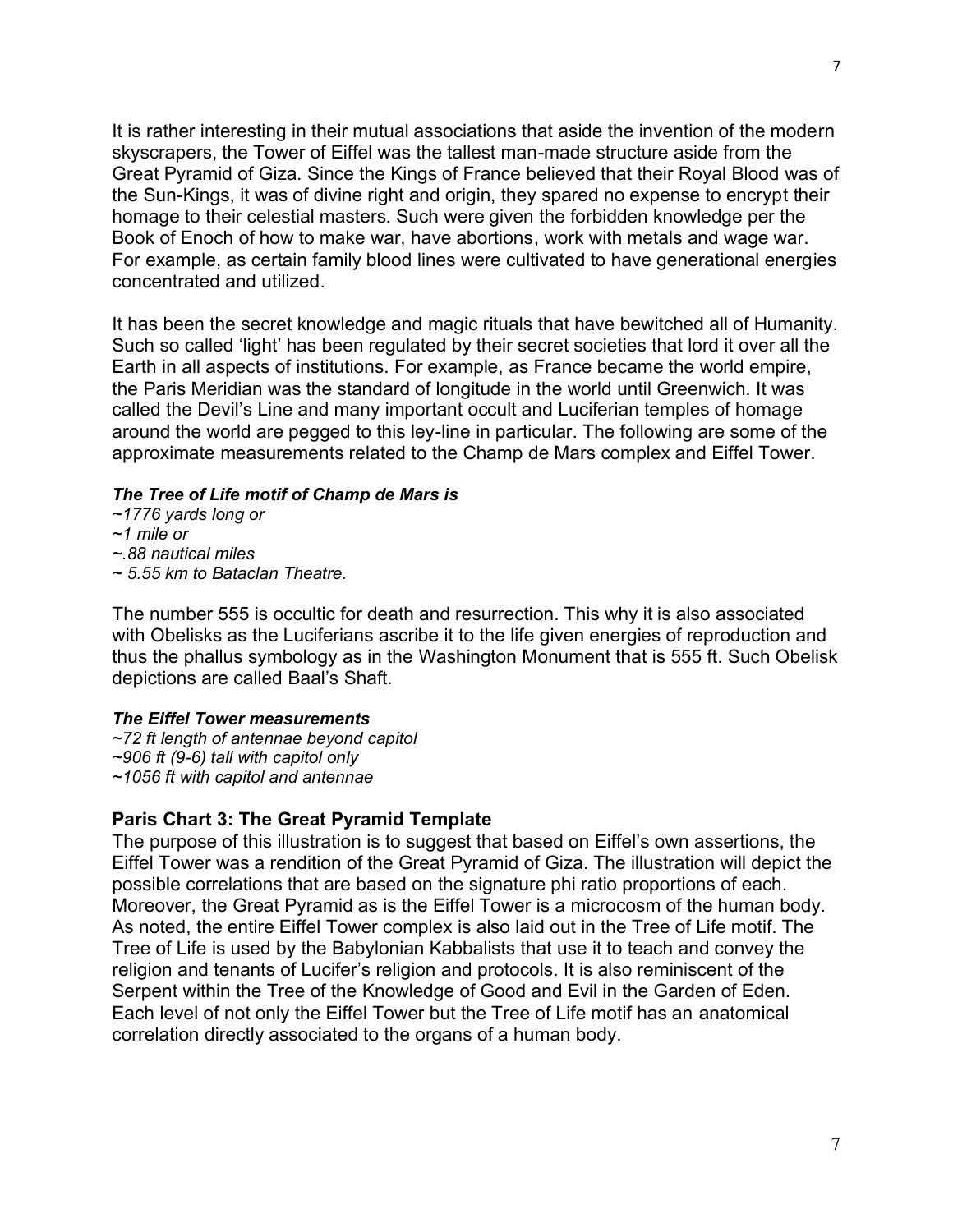In the human body the nervous system is enveloped like a serpent in the spinal column. The 33 vertebras are seen to many as a 'pyramid' with the chakras of similar ley-lines as energy points that channels electricity currents from the brain. In similar fashion the Earth, as a living organism is fashioned in a similar model to suggest Earth chakra points are found in certain ley-lines. In this purported correlation of the Great Pyramid with the Tower of Eiffel, the Great Pyramid is magnified in the same ratio to illustrate that its dimensions and proportion of division is incorporated in the very design of the Eiffel Tower. Moreover, to many the Great Pyramid is considered to be a celestial clock of cosmic time. Others also believe that it is a marker of sorts that delineates the Gates of Heaven as marked by the shafts aligned to Orion-Sirius and Draco-Ursa Minor.

To the Luciferians, they use this motif to veil and reveal their knowledge of the Universe and the struggle it is currently involved with due to the 'god of War. Lucifer has declared war on YHVH and Humanity and seeks to overthrow the Thrown of YHVH in the true Zion of Heaven and on Earth. The Great pyramid without Capstone is 481ft and in totality is 5776 inches. To many the year 5776 will be a prophetic pyramidion year of completion of Lucifer's Agenda of the Great Work. In the ancient mystery religions such as Masonry this endeavor incorporates towers and other Luciferian innuendoes as found with obelisks that are a representation of the phallus of their fertility gods, such as Mars and Orion. The constellation of Orion even has this phallus depiction in the stars themselves. It represents the positive energy that seeks to procreate.

Other theories even suggest that as it pertains to Orion, the Orion Nebula that centers on the 3 main phallus star alignment is in fact the funnel or vortex one enters as a 'gate' to perhaps another dimension or Heaven itself. This is perhaps why the Eiffel Tower was designed first of all as a 'Gate' within the phallus in the Champ de Mars. What unlocks such gates or portals in the Heavens and on Earth is the geometry of the Hexagram. The Hexagram is the most powerful motif used as a 'key' to open interdimensional portals. The use of such sacred geometry along with Luciferian magic is combined to activate such a desired dimension. The 'key' is to operate it at certain 'key' ley-lines of energy or to obtain energy by blood sacrifices at certain 'key' times of the year like Friday the 13th. Realize that Lucifer and his Fallen Angels still have administrative rights to appear before the Throne of YHVH. Satan is not in Hell currently. By some interpretations, it is only after the Rapture of the Bride of Christ that Lucifer is cast out of Heaven.

#### **Paris Chart 4: The Temple of Man**

The purpose of this illustration is to approximate several lay-lines that appear to depict the classical Luciferian occultic signatures of the Temple of Man and Molech Owl motifs. The core double template centers on the Louvre. This study strongly suggests that the Louvre is patterned after the Luxor Temple of Man. There is a distinct bend in the Temple as in the River Seine at that point. The proportions are that of a human body and in phi ratio. As noted, the Temple's geometry is based on human proportions. Some suggest that as the Earth is as a 'body' in form, so is the Cosmos. The proportions of the human body can be found embodied likewise in the Earth's geometry of the temple's proportions with regard to the Golden Ratio.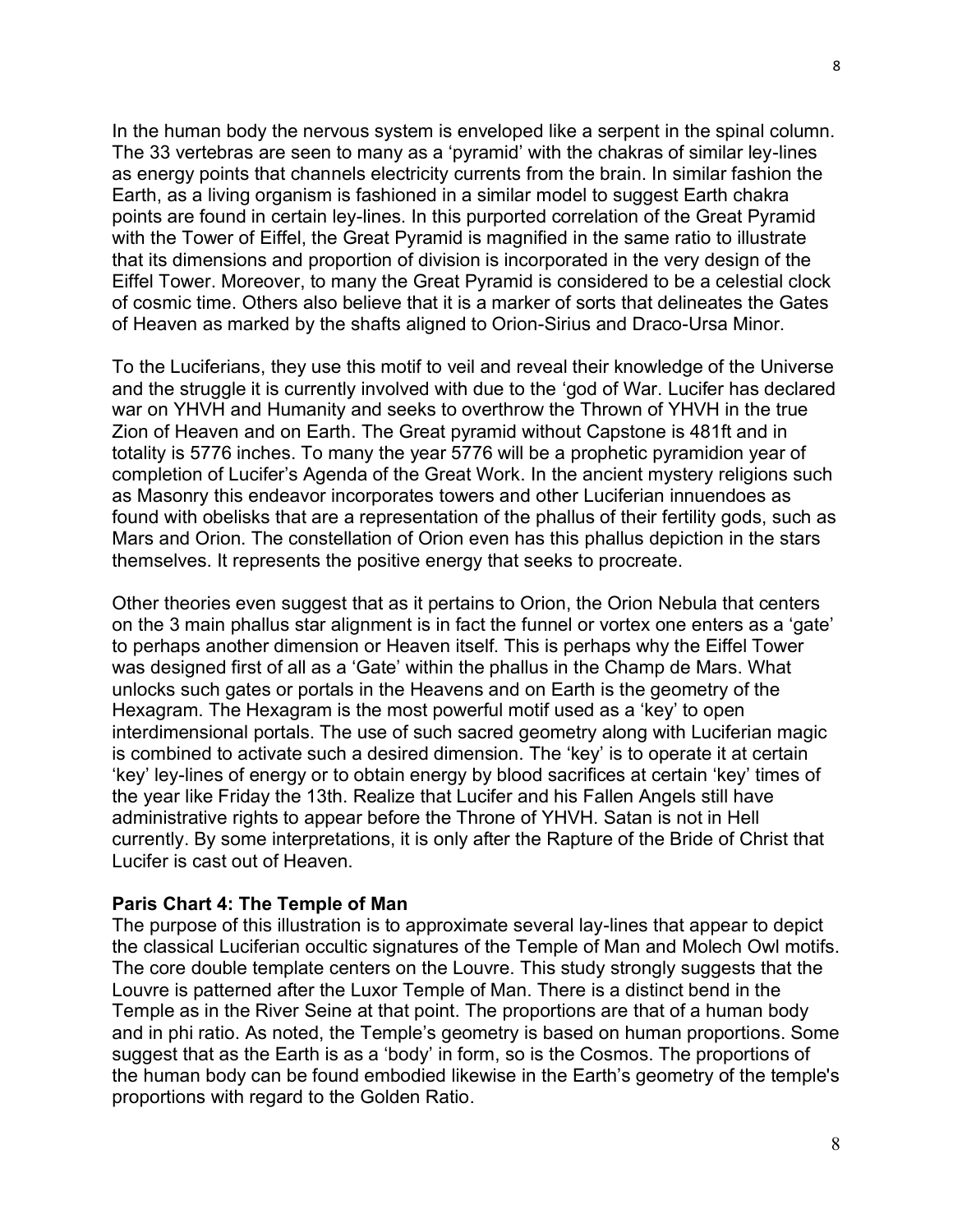The Luxor Temple is, among other things, a symbolic representation of both the human body and Earth's circuitry that is affected by energy point or chakras and energy vortices locations. The Temple of Man is a perfect example of how ancient architecture was used as a symbolic representation of the physical body being projected beyond the physical realm. These points are also suggested to involve another motif, the Tree of Life. The Louvre with its extension of the Champs Elysees configures these ley-lines of energy with the serpent running through the points. Moreover, the Temple of Man template appears to be superimposed with the other Luciferian motif of the Owl or Molech.

This Owl motif has outstretched wings and has a stare with a seemingly 3rd eye that corresponds to the phallus of the Temple Man template. The end of the Owl configuration terminates at the Place de la Concorde with apparent feather markings. The entire Louvre complex is situated upon ley-lines that make up a Pentagram. It is configured by the 5 main street intersections pegged off the Crystal Pyramid of the Louvre. This pentagram is slanted to convey the other Luciferian signature of *As Above, So Below* with one wing of the Owl going down and the other going up. The Molech Owl motif has its circumference made up of the following points.

- *1. The Louvre Crystal Pyramid*
- *2. The Palais Garnier*
- *3 The Madeleine*
- *4. The Assemblée Nationale*
- *5. Rue du Bac*

This study strongly suggests that the transfer of power, that is spiritually, politically, economically, and militarily from Egypt to France occurred as the Obelisk was transferred to Paris. It was Napoleon who was a type and shadow of the coming AntiChrist. In essence, the Louvre mirrors the Temple of Man in Luxor, Egypt. The Louvre complex is signifying the completion of the Obelisk that was removed to the Place de la Concorde. This transference of the 'Spirit of Egypt' and their 'gods' occurs also in such places as the Vatican, the City of London, Washington DC, Philadelphia, and other Luciferian capital sites. Another possible association of this Temple of Man template is that the configuration also nearly matches the layout of Washington DC. The White House, Obelisk, Jefferson Memorial, the Mall and Owl that encompasses the Capital Building are like the Louvre layout.

The Louvre complex appears to be a mirror of mathematical measurements with corresponding 666 associations and other occultic and Cabbalistic motifs. For example, the Louvre Pyramid has 666 glass sections. Also, from the Obelisk that was taken from the Temple of Man in Luxor itself to Versailles is approximately 9.99 miles. The following measurements are specific to the Louvre Temple Man and Owl motif. The Obelisks serve as a sort of antennae that synchronize the local resonances for extrasensory activities. They are controlled by the Priestly classes of the world that are in league with Luciferian Fallen Angels that bestow power and authority. These Luciferian templates are dedicated to the god of War, Mars, Molech and `are the signatures of who runs the world; for the time being. The following are some highlighted measurements.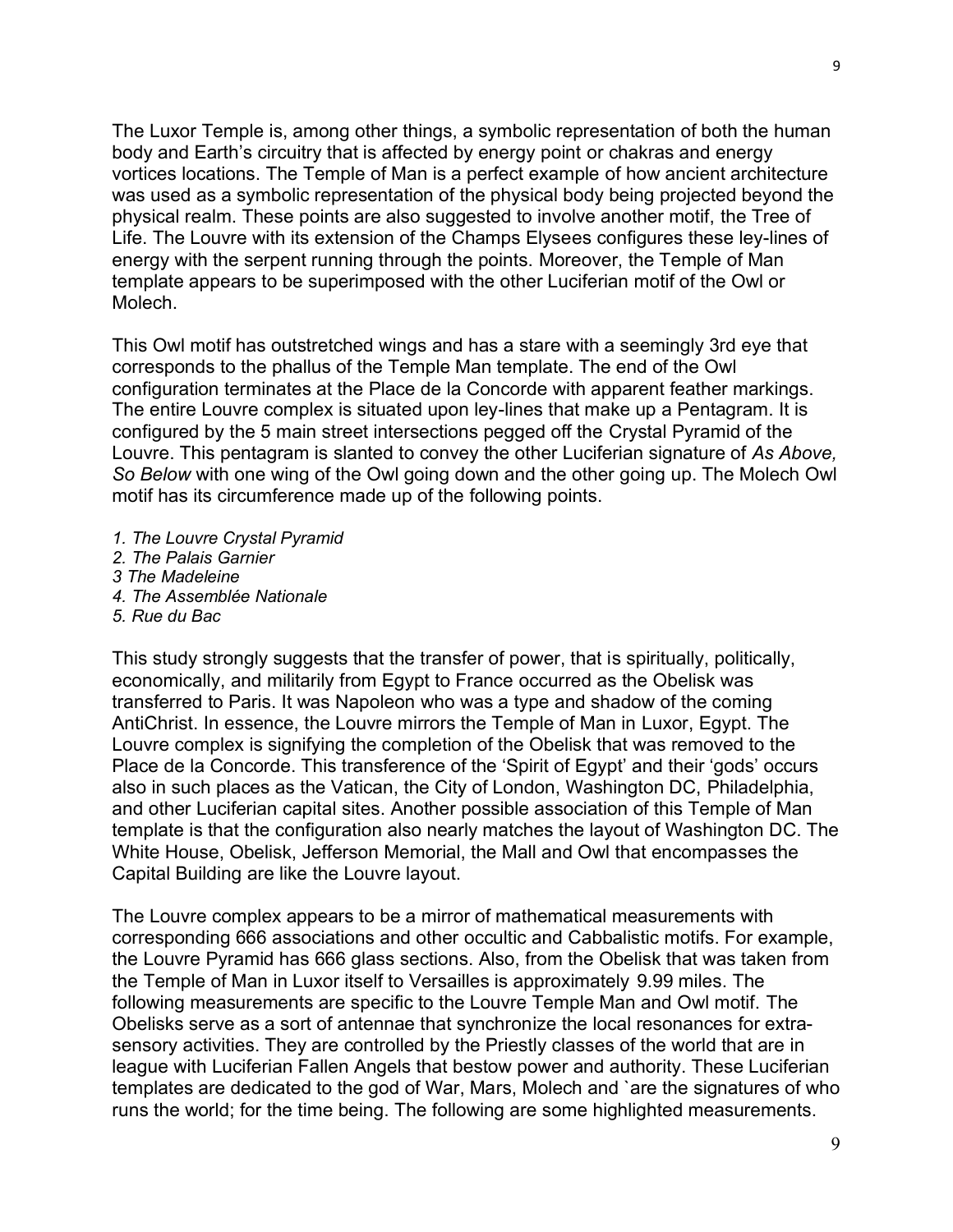*From 'head' of Louvre to Place de la Concorde approximately: 1776 feet From 'head' of Louvre to Place de la Concorde Obelisk: 1666 feet From 'head' of Louvre to Molech Owl motif: .33 miles From 'head' of Louvre to Crystal Pyramid: .33 km The actual length of the 'head' of the Louvre: 666 feet*

*The square Place de la Concorde's circumference is: 1 km sq or 188 smoots or 360 yards or .33 km*

# **Paris Chart 5: The Serpent Line**

The purpose of this illustration is to suggest that the Champ Elysees ley-line is an encrypted motif of the Tree of Life with a Serpent running through the main energy points of the avenue. The Tree of Life specifically composes the extension from the Louvre Crystal Pyramid to the Porte Maillot street intersection. This proportion also approximates the phi ratio as the Obelisk of the Place de la Concorde is the center of the spiral phi ratio illustration when the Arc of Triomphe renders a proportion relative to the start of the body of the Owl Molech in the Louvre gardens. This study will attempt to show how these ley-lines are associated to the key energies as several key numerical coefficients are highlighted. For example, the Tree of Life motif as specifically laid out in the Champ Elysees is replicated almost exactly as the main avenue of the city core of Philadelphia, USA. The Museum of Art is patterned after the Louvre and so on.

The Tree of Life motif is highly esteemed by the Luciferians as a throwback to the Garden of Eden incident when Lucifer as the Shining One, the Serpent beguiled the first humans in the Tree of the Knowledge of Good and Evil. At that point in time, Eternal Life was forfeited due to the deception of Satan. To reiterate, this is not to say that all those inhabitants that live in such Luciferian world capitals are accomplices. However, the point is that the Luciferian places of habitation are replete with their occultic numerology, sacred geometry and demonic energies that do influence events and people at certain places and at certain times. It is when such an equation is infused to coincide with certain key ley-lines when invoked with ritualistic blood-letting sacrifices that a manifestation of evil is projected and their diabolical agenda is advanced. This was exactly demonstrated on Friday the 13<sup>th</sup> of November in 2015. This occurred at the ley-lines of the Stade de Paris and the Place de l'Italie in relation to the Bataclan Theatre.

In this particular study the Tree of Life and Serpent ley-lines portrays the financial center of Paris with the Arche De La Defense as the Pleiades. It connotes the 'head' of the Serpent and the Champ Elysees and Louvre complex corresponds thus to the Tree of Life as the body. One of the probable reasons why the Pentagram is used and incorporated in such Luciferian world capitals is because it represents the number 5. This sacred geometric motif is the one geometric design that can reproduce itself endlessly and exactly. It basically has the power of reproduction and 'immortality' that the Luciferians seek to control and be the masters of, Eternal Life itself. This is in part their Great Work. The Serpent, cobra depiction infused with the Tree of Life is also superimposed by the Owl configuration that is suggested to be another one of the Luciferian's signature occultic grid formations.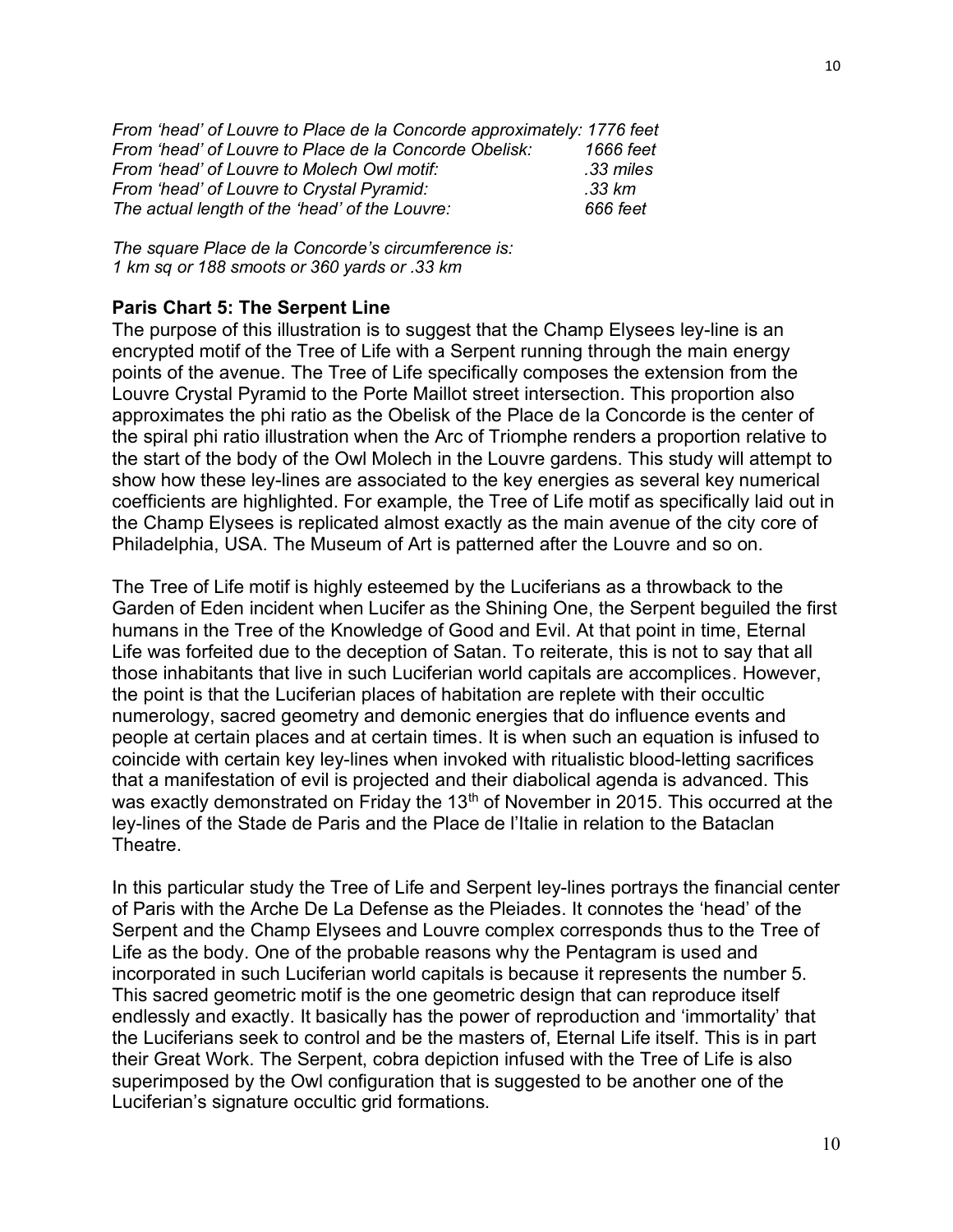The image is of the Owl that is perched at the apex of the Tree of Life or on top of the 'Pyramid' as the All-Seeing Eye of Horus, the Eye of Lucifer. This motif is exactly replicated in The Mall leading up to the Capital Hill of Washington DC and London. Thus, the sacred ley-lines of the Camp Elysees suggest that perhaps the incorporation of the Tree of Life motif is depicting the 'Serpent' that runs through the energy points. The suggested outline depicts this very notion of a Serpent design but specifically that of a cobra. This would hold also to the Egyptian iconography of the respective pyramid, pentagrams layouts throughout the city core. The Tree of Life with the Serpent running through it is highly suggestive, but it is a much encrypted motif that is a favorite signature of the Luciferians. As the theme of the Paris core city layout is thematic of the Egyptian gods, it would not be that far-fetched in insinuating that the Serpent rendered is in fact a cobra.

All these Egyptian innuendoes of geometric configurations are validated by the original Obelisk from the Temple of Luxor. It validates the transference of the spirit behind such world powers and as the Bible declares the Principalities behind them. This study also suggests that the Champ Elysees configures an Obelisk from the Port Emaillot to the Crystal Pyramid of the Louvre and coincidentally having the Obelisk from the very Temple of Man in Luxor as a center piece and key energy ley-line. As noted, the Luxor Obelisk is the Egyptian Obelisk that was originally located at the entrance to Luxor Temple, in Egypt. The column was attributed to be a 'gift' from Egypt but many of the antiquities from Egypt were acquired by the exploits of Napoleon in the invasion of the Middle East, Egypt, the Levant, etc. This is the very Temple of Man that the Louvre complex is suggested to be built according to the exact specification of the human form. Coincidentally, L'Obelisque was placed in the Place de la Concorde on the very day of the Winter Solstice.

This is yet another example of how the Luciferians chose specific times or dates to coincide with certain specific places that are synchronized to the resonance of celestial timing to harness the energies of the ley-lines. An example of this is the Statue of Liberty that was to be originally erected in Paris but was given to America as a gift by the French Masons; it is a fusion of Isis and Orion. It is a monument to Lucifer the Light Bearer. He is worshiped by the Luciferians as the coming Osiris that will be resurrected in the New World Order of the Golden Dawn of Atlantis. The following are some key measurements taken from the Champ Elysees Serpent Tree of Life configurations.

*Statue of Liberty in Île aux Cygnes = .33 miles to Eiffel Tower From city financial center to Obelisk in Place de la Concorde = 7km From Port Emaillot to Arch de Triomphe = 33 arcseconds From Arch Triomphe to Obelisk = 1.3 miles From Arc Triomphe to tail of Molech Owl of the Louvre = 3.32 km*

*There are 3 Pyramids of Giza, a correlation is made in that Paris has 3 Islands in the city core. 1. Île de la Cite 2. Île San Louis 3. Île aux Cygnes*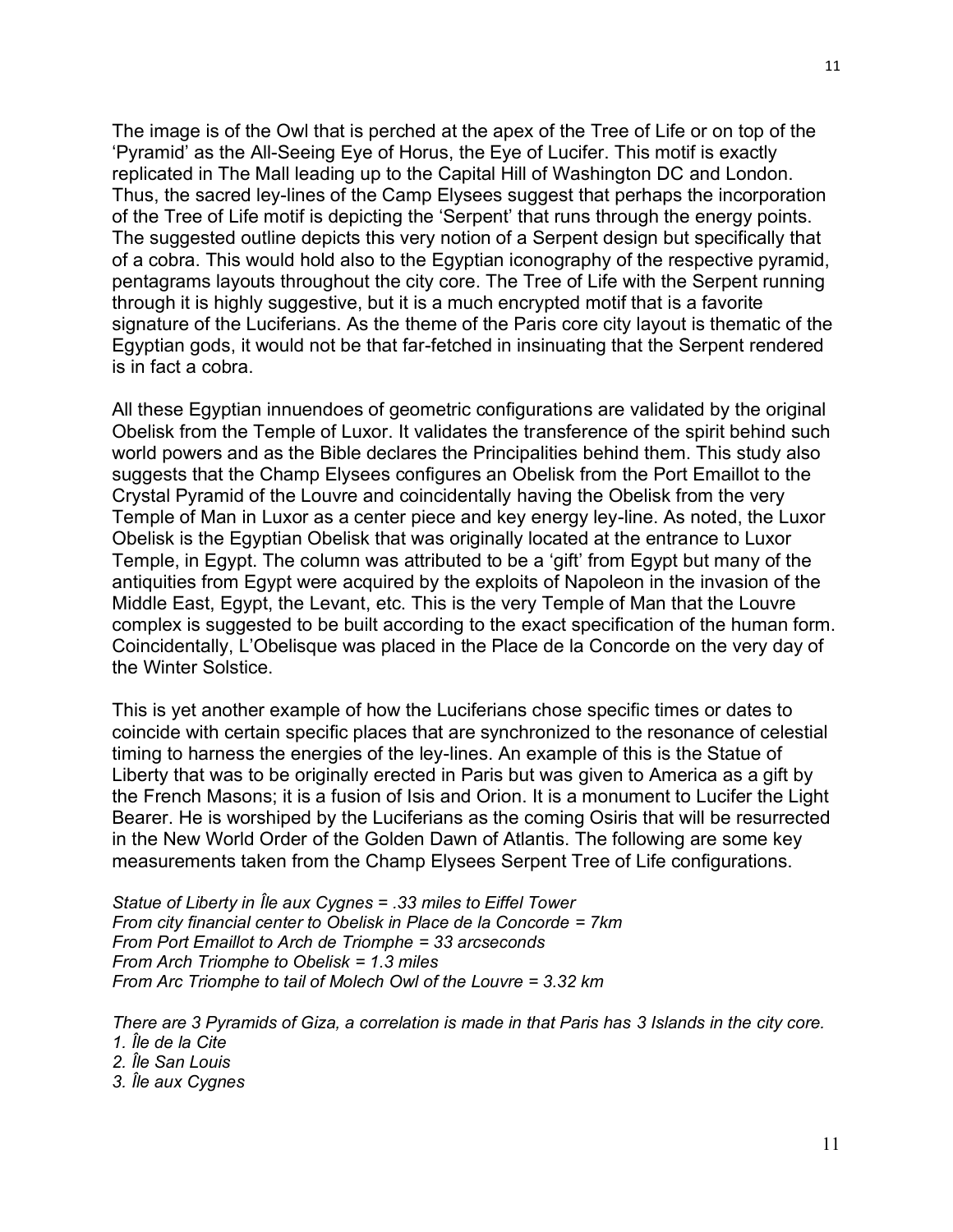# **Paris Chart 6: A Time Line**

The purpose of this illustration is to suggest an approximation of the Louvre complex correlating to not only the Luxor Temple of Man and Molech Owl template but that of the precise latitudes corresponding to the Year-to-Latitude theory. It is suggested that certain key monuments, pyramids, ley-lines, and the like are pegged to certain latitude that corresponds to a year trajectory. If this theory is correct, then the Louvre complex with the Crystal Pyramid suggests a timeline according to the Luciferian Agenda. It suggests that this timeline is based on a 7-year cycle of time. The precise core timetable is that of 2009-2012-2015-2022. What this suggested timeline means remains to be seen precisely. The core year is 5776 or 2015-16 that to the Luciferian is the much-anticipated Year of Light of Lucifer.

*7 Year Time Cycles*

|      | Crystal Pyramid | Entrance Louvre Palace | Edge of Louvre Palace |
|------|-----------------|------------------------|-----------------------|
| 2002 | 2009            | 2015                   | 2022                  |
|      | 5776            |                        |                       |

# *48°51'2"N 2°20'09E = year 2009*

The theory is that the Luciferian motif of the truncated unfinished Pyramid has its Pyramidion that depicts this encrypted timeline of 2002-2015-2022. Perhaps this timeline is when the Great Work of the demented Luciferians is to be completed and the New World Order is to be initiated. According to the letters of the Grand Mason, Albert Pike, it will involve a 3rd World War centered in the Middle East that will draw the European and other nations into the fight. This in turn would usher in the New World Order and the last AntiChrist. This last Masonic Empire will last but a short time as Jesus' returns to cut it short as foretold in the Bible narrative.

As mentioned before, the Louvre is laid out like the Temple of Man in Luxor, Egypt. It was ironically Schwaller de Lubicz, a French mathematician that measured and mapped the Temple at Luxor, Egypt. Like the Great Pyramid, the Temple of Luxor appears to be a time clock of sorts. The temple incorporates sacred geometry and has human body proportions. Some suggest the Temple is a mirror or facsimile of the cosmic grand design as being fashioned as a 'body' template itself. The Temple corresponds to the terrestrial coordinates in terms of latitudes and longitude. For example, the Temple correlates to the Earth's equator both horizontally and vertically with the Energy and Vortices Grids Theories.

Schwaller postulated the concept that 'Man' as a being is at the center of the Universe. The Luxor Temple is a physical expression of this correspondence known as the 'Anthropo-Cosmos Man'. Thus the Temple of Luxor describes the structure of the human body, incorporating its energy centers, or the chakras that this study strongly suggests the same people 'in the know' have laid out its template in the very core leylines of Paris. As it would appear that the Temple's geometry is based on human proportions, some suggest that as the Earth is as a 'body' in form, so is the Cosmos.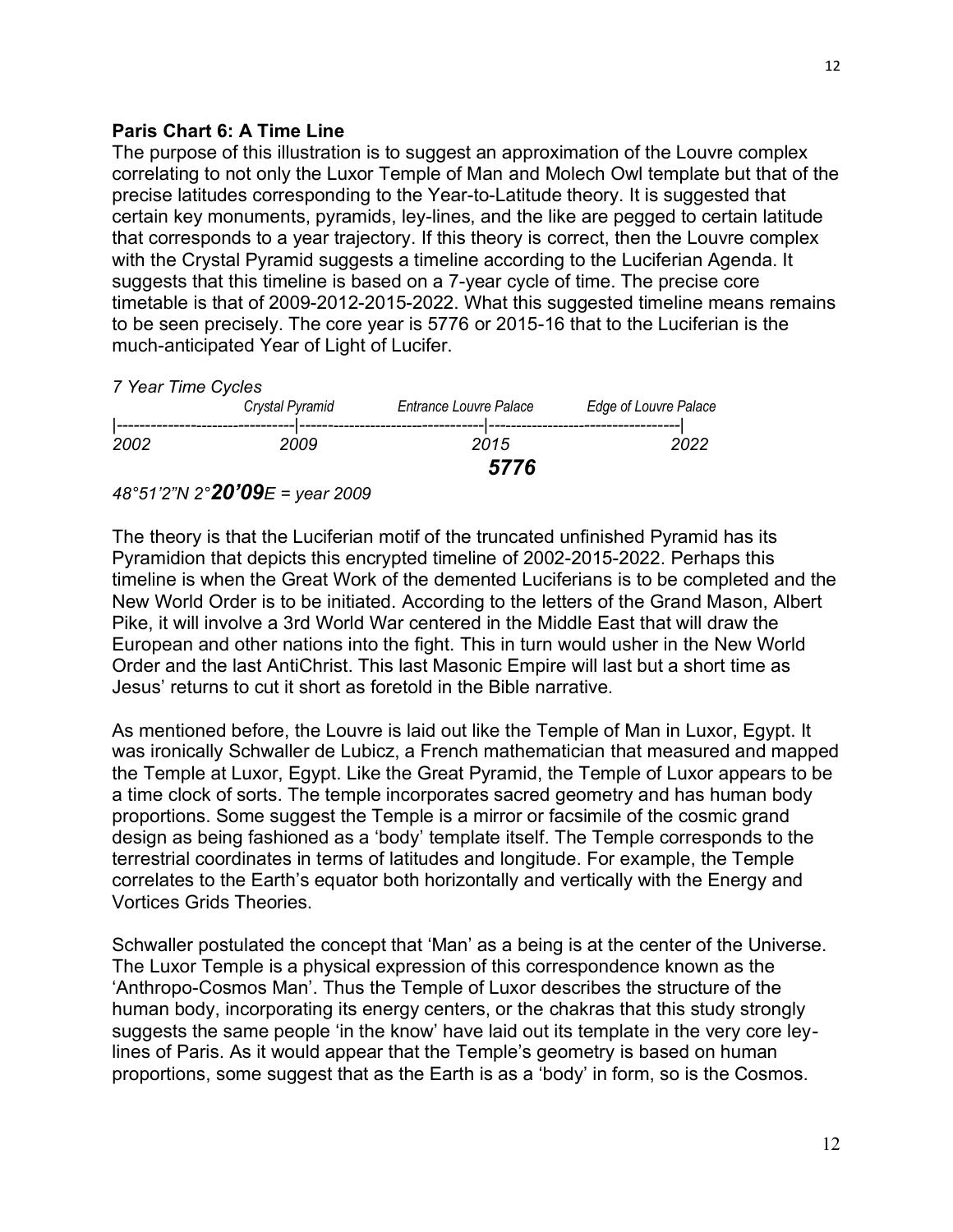However, according to the Sacred Hebrew Scriptures, Humanity is the crown of YHWH's Creation made in His Image and likeness as told in Genesis. The distinctive receptacle of this image and likeness is the human form or body. Is unique among all of Creation. According to Genesis, YHVH fashioned the 1st humans out of the red clay of Earth and fused it to life, making it a living Soul from the very Breath of YHVH. Humanity is both physical and spiritual. The human body functions in frequency and resentence cycles of time. For example, the body's cells regenerate completely every 7 years, etc. Due to sin, the human bodies decay and die as they are composed of the base elements of Earth itself. This death and decay was not the original plan, thus the spirit, soul and body of a human had to be redeemed by the physical body and blood of one that was not subject to such death.

This redemption was obtained by Jesus Christ and because of the cross, the Creator YHVH now can enable the soul, spirit and body of humans to be 'reborn'. Thus, Humanity can commune once more directly with GOD the Father through Christ the SON in and by the power of the Holy Spirit because of Christ's redemptive work against the treachery of Lucifer's deception. Jesus' Followers await the redemption of the physical bodies at the resurrection of the Death-at the time of the Rapture. They will be given a new 'Glorified Body' of pure light that is indestructible and eternal. This is the Promise of Redemption, of spirit, soul and body as the Earth will also be made new at the end of human time based on the account of the book of Revelation chapter 22.

# **Paris Chart 7: Giza Alignments**

The purpose of this illustration is to suggest that the Crystal Pyramid of the Louvre is on a ley-line that composes an adjacent depiction of the Great Pyramid of Giza layout. As the Crystal Pyramid is an entrance or 'shaft' into the Louvre, it correlates to the Descending Shaft entrance of the Great Pyramid. In particular the ley-line from the Louvre Pyramid runs to the Palais Garnier that resembles the Descending Shaft to the Pit. The illustration approximates the street grid north of the Louvre Pyramid. It appears that all of the main components of the Great Pyramid are present although skewed. The various yellow arrows on the chart accompanying this study will point to the possible correlation between the street grid and the Great Pyramid design.

There appears to be a correlation to an Ascending Shaft as the 'Pyramid' is bisected by the avenues of San Martin, Bonne Nouvelle, etc. Another possible ley-line correlation suggests that the 'Star Shafts' that orient themselves to Orion and Draco constellation are also depicted in the street grid although again very skewed due to the actual street layout. What is also very telling is that this 'Great Pyramid' template is in approximate phi ratio to the Paris Meridian or Devil's Line. This line is pegged to the Paris Observatory established by King Louis XIV.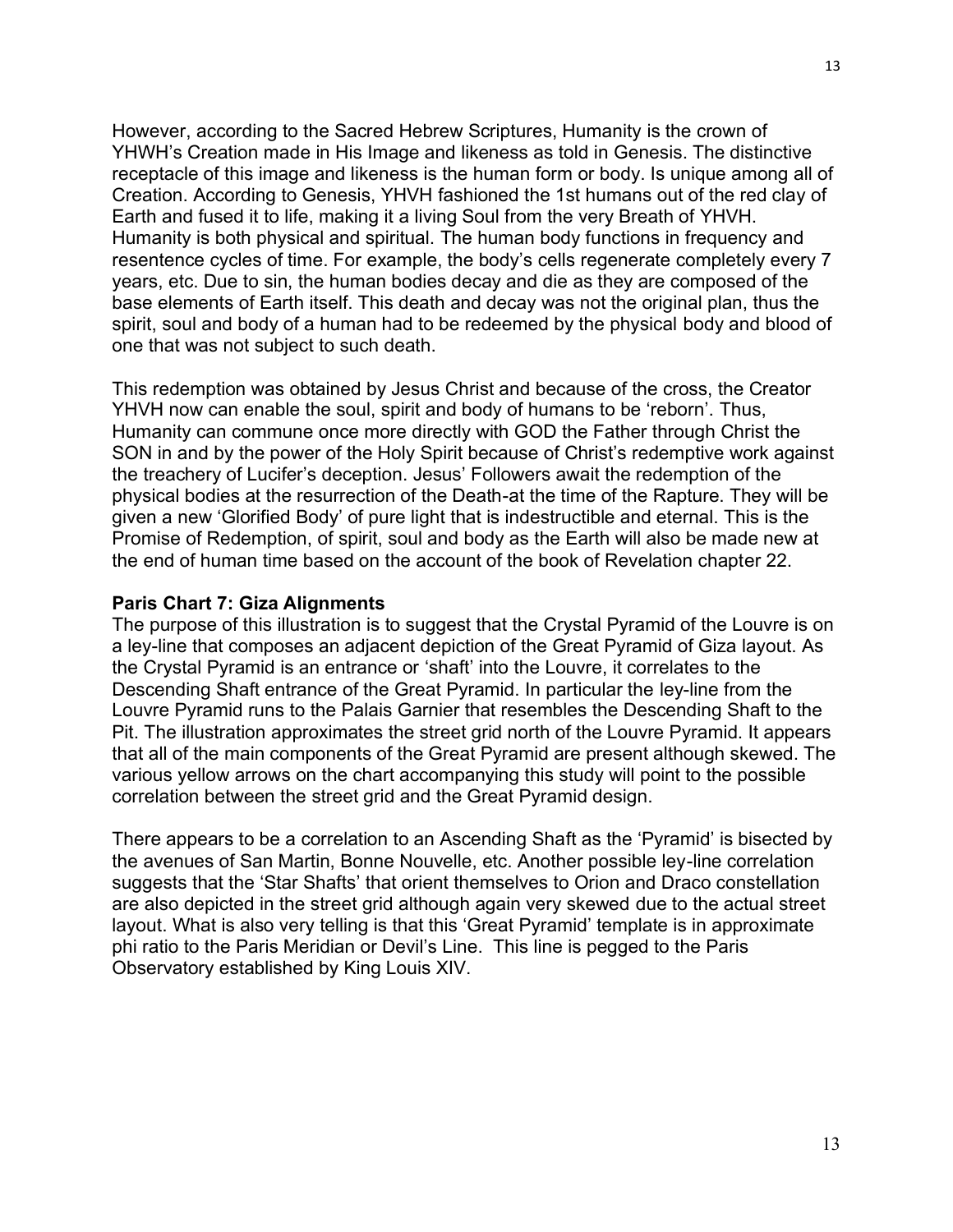From this point of reference several measurements will be highlighted to certain famous landmarks that this study suggests have an encrypted significance of where they are situated by design. From the Paris Observatory, the following approximate measurements are noted.

| To Bataclan Theatre:    | 1.88 miles                    |
|-------------------------|-------------------------------|
| To Stade de Paris:      | 9.99 km and at 322 arcseconds |
| To Obelisk of Luxor:    | 1.88 nautical miles           |
| To Place de la Defense: | $3.22$ miles                  |
| To Arc de Triomphe:     | 322 degree heading            |

This study suggests that the Owl Molech motif that encompasses the Louvre has an extension that when the ley-lines are elongated, the 'Owl' transfers into a 'Phoenix'. This mythical bird motif is another of the Luciferian favorites to denote 'Orders'. The configuration suggests that this 'Phoenix' is set upon an encrypted Hexagram and the Maltese Cross of the Templars. This highly suggested motif is centered on the Arc de Triomphe. In the occult a Hexagram is a key that is used to open 'portals' or gates, doors, etc. The Luciferians thrive on and demand 'Order out of Chaos'. Their plans depend in part by forging their Satanic ritualistic magic with certain places build on leylines and at certain days.

The Louvre complex also is attached to the Owl motif as stated before. This study strongly suggests that it harbors the ancient Luciferian spirit of Molech; that of Abortion and sacrificial bloodletting. Current official abortion rates in France are reported to range around 200,000/year. Unofficial statistics peg this rate at about 1 million. As in other post industrialized western nations, France has had to intake massive amounts of immigration to compensate for those murdered in the womb. The immigration policies of France and Europe have torn the European fabric of unity and identity. Many End Time Biblical scholars believe that to a certain extent this immigration that is mostly Islamic is actually a Trojan Horse. On one level of interpretation it could be the iron not mixing with the clay as depicted in the dream of Daniel concerning the last Luciferian World Order.

# **Paris Chart 8: Champ de Mars**

The purpose of this chart is to show a more detailed layout of the Field of Mars that encompasses the Eiffel Tower complex ley-line grids. This study suggests that the layout configures an Islamic Star and Crescent motif. The Martian theme would be consistent with the correlation that what this study suggests is that the Champ de Mars is copied from the actual Plain of Mars of Cydonia pyramid. The Islamic association would be with the already stated depiction of the Face mausoleum of the deposed and banished king Ala-lu, as in Allah, the Moon Goddess, etc. This symbol is ancient and is pre-Islamic in use and understanding. It is actually an ancient Luciferian motif signifying the Queen of Heaven, Isis or Sirius. It is the counterpart of Orion and the Moon Goddess that modern 'Virgins' appear with the Crescent Moon at her base.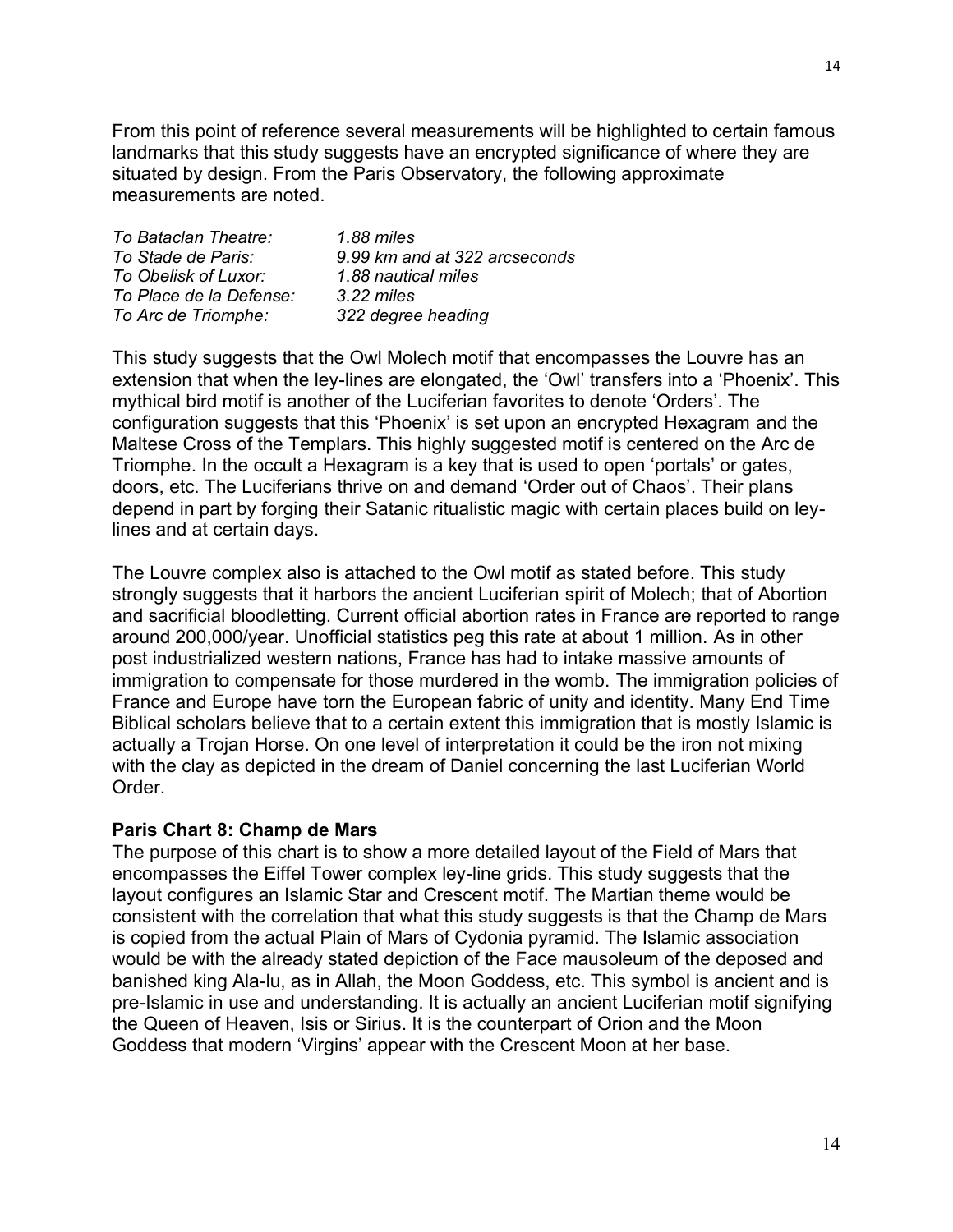The occultic counterpart of the 'Virgin of Heaven' is taken from the Book of Revelation chapter 12. This 'cosmic sign' is a depiction of the cosmic struggle between the Christs, the Virgins, the Man-Child's, the Seed of the Woman and the Serpent. An extension of the ley-lines to incorporate the human form appears to also render the iconic Vitruvian Man motif superimposed with arms and legs at rest and outstretched. Another possible motif that comes out of the ley-lines is the Skull and Bones iconography. It is highly suggestive to also occur in this area as depicted in the charts associated with this study although it has a strong resemblance to the layout that is suggested along with the many Pentagrams and Hexagrams through the Paris city core.

It is Lucifer that fell from Heaven and was expelled for his insubordination, pride and rebellion. His quest has been to regain his position as he has temporarily succeeding in usurping YHVH's authority on Earth over Humanity and its domain. The game-changer occurred when Jesus Christ interjected Himself as the Creator in the flesh to redeem not Lucifer and his Fallen Angels but Adam's race through the promised Seed of the Woman. This became Lucifer's destruction. Although the total redemption of the physical bodies of Jesus' Follower and the Earth await their complete redemption, the totality of the redemption has been completed. What is at work is the Holy Spirit and His Gifts give to Jesus' Followers to wage war against the strongholds of Lucifer and his human minions in the guise of secret fraternal orders and the like. Jesus' Followers must realize that their force and power is greater than that of Lucifer's as good is greater and can and should overpower evil.

#### **Paris Chart 9: Versailles**

The purpose of this chart is to show the layout of the Versailles Palace complex outside Paris, France. The various ley-lines and their measurements will highlight the notion that such a place incorporates the Luciferian motifs found in other places around the globe to include the sacred Owl layout as the center piece. To some this motif is an encrypted symbol for the ancient god of Molech. At the apex or pinnacle of the whole Versailles configuration is a sacred geometric layout combination of a Hexagram, Pentagram and Cube. The extended ley-lines of the Versailles grid suggest a Tree of Life template. These ley-lines are in line with the notion that at certain places and at certain times, portal or gates can be pierces using Luciferian magic rituals accompanied by blood sacrifices.

Even the ornate décor of the gates of Versailles shows the intricate design that follows the phi ratio pattern in its proportions. Being the palace abode of the Sun King, as in Light Bearer, it would be not out of the question to have incorporated the Golden Mean. Most if not all of the world's kings, princes and rulers have incorporated the sacred geometry of the ancient Luciferian counterfeit mystery religions. Such rule the globe at the bequest of their Fallen Cherub that bestows them temporal powers over the nations from the 'god of this world' for the time being. The man-made lake is in a configuration of a cross but in this case by way of the orientation is an un-side down one that the Luciferians ascribe to counter the powers of the Holy Spirit of the Christians. The entire Versailles complex is set to an enormous Hexagram that has its focal point on the intersection of this cross which has a 111-degree heading and is in phi ratio proportions.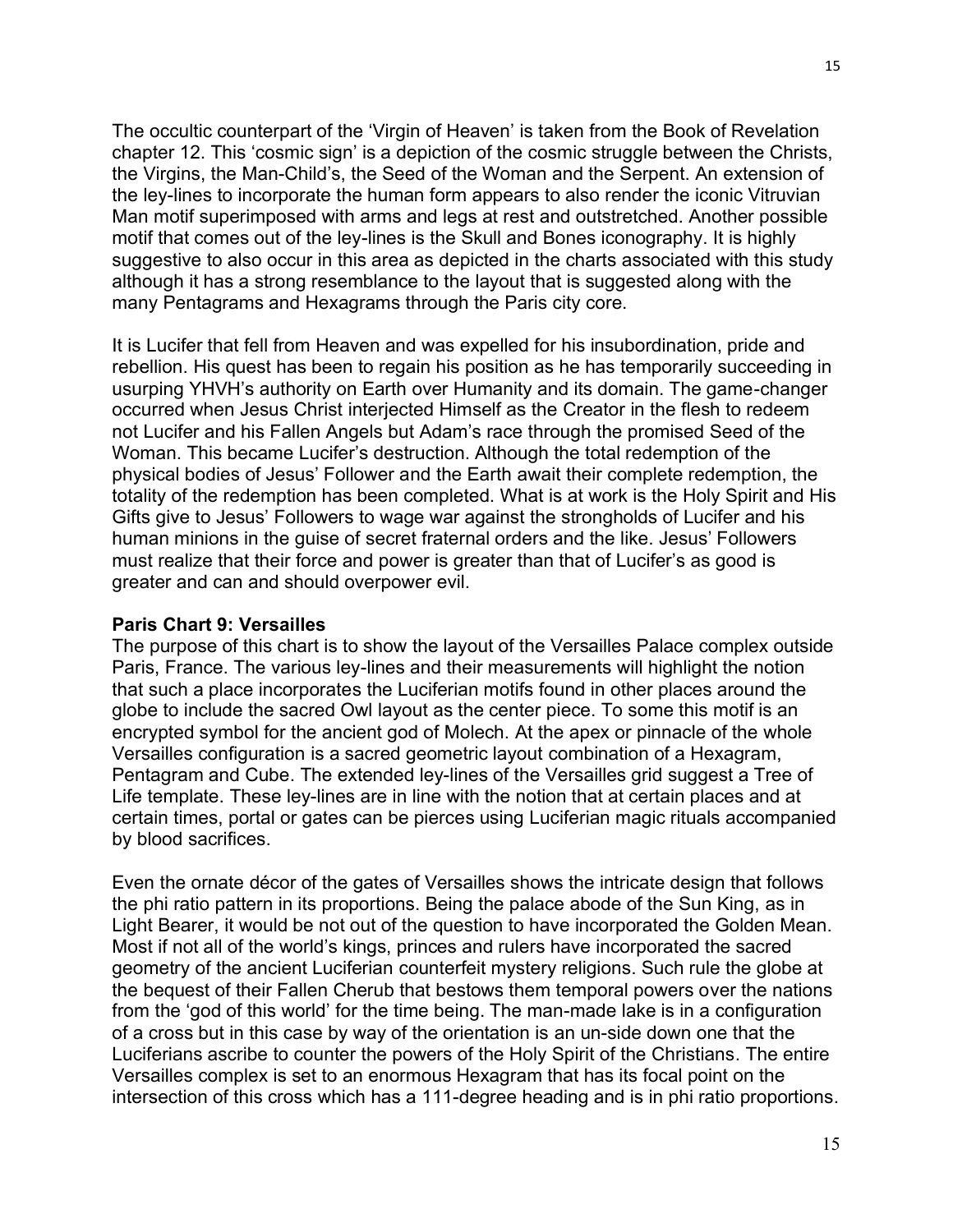This cross is actually a Rosicrucian one constructed as a man-made lake with the fountain of Poseidon at its juncture with the Molech Owl configuration of the palace garden. This is the Lord of the Deep Waters, as in the Beast that is to be birthed out of turbulent waters and come from the sea according to the typology given in the book of Revelation. The Versailles Palace garden complex is set upon a 16 square garden grid. In Cabbalism, the 16 square grid is one of the many keys that is used to ward off evil demonic entities. It is .44 nautical miles squared or 2 miles squared. The core Palace itself is a miniature replica of the human form. The Versailles complex suggests an orientation of the rising of the Sun as most ancient temples had their orientation and doors aligned to. Moreover the 3 gate entrances or divisions of the outer courts suggest a typology of perhaps the Temple of YHVH. It had 3 main divisions pertaining to doors or gates a person had to go through and perhaps as it is in Heaven. The following are but a few of the occultic measurements of the Palace itself from the east facing west.

| From the front entrance to the 1 <sup>st</sup> Gate = | 177.6 yards |
|-------------------------------------------------------|-------------|
| From the front entrance to the $2^{nd}$ Gate =        | .33 km      |
| From the front entrance to Palace end =               | .32 miles   |

Both the Palace and the greater Molech Owl motif are suggested to also follow the Vitruvian Man template as it corresponds to various angles and proportions of the human body, specifically that of the Sun King. Versailles is associated with Louis XIV, known as Louis the Great and the Sun King. He was of the House of Bourbon who ruled as King of France from 1643-1715. The Palace of Versailles, or simply Versailles, was his royal château. The title of Sun King has obvious Luciferian overtones as being the personification of the Light Bearer or Lucifer. Most of the world rulers have had this Messiah complex and that of the AntiChrist spirit of whom it has been given power to rule. His motto on his coinage was stamped *Nec Pluribus Impar* which is Latin for Not Unequal to Many. The American Counterpart is to this day *E Pluribus Unum*. It is Latin for One out of Many. These phrases are stamped in the Luciferian seals and engraving along with the money their Money Changers print to rule world by.

# **Paris Chart 10: The Lines of Terror**

The purpose of this chart is to illustrate the possible connection of various Paris leylines that could have had a direct connection to the Bataclan Muslim massacre. This segment will provide a short political suggestion behind the apparent False Flag. The Eagles of Death Metal, the band performing at the theater when the attacks occurred is an American rock band from Palm Desert, California formed in 1998. The song *Kiss the Devil* was playing when the Islamic terrorists recited their magical enchantment of *Allah Akbar* then 'boom'. The Satanic music lyrics meshed with the call of Allah for blood murder to those that refuse to submit to the Luciferian Moon Goddess's will, ISIS. This was another Luciferian blood ritual sacrifice reminiscent of 9-11, the great Islamic Luciferian feast day of attack. On Friday, the  $13<sup>th</sup>$  a perfect brew of Luciferian ley-lines, Satanic music, an occult high holy day, and a murderous religion of Islam fused as one product of terror and death. It was used by the Talmudic Globalists to further their diabolical New World Order incorporated by a particular ley-line on a particular day, the 13<sup>th</sup> Friday in November of 2015.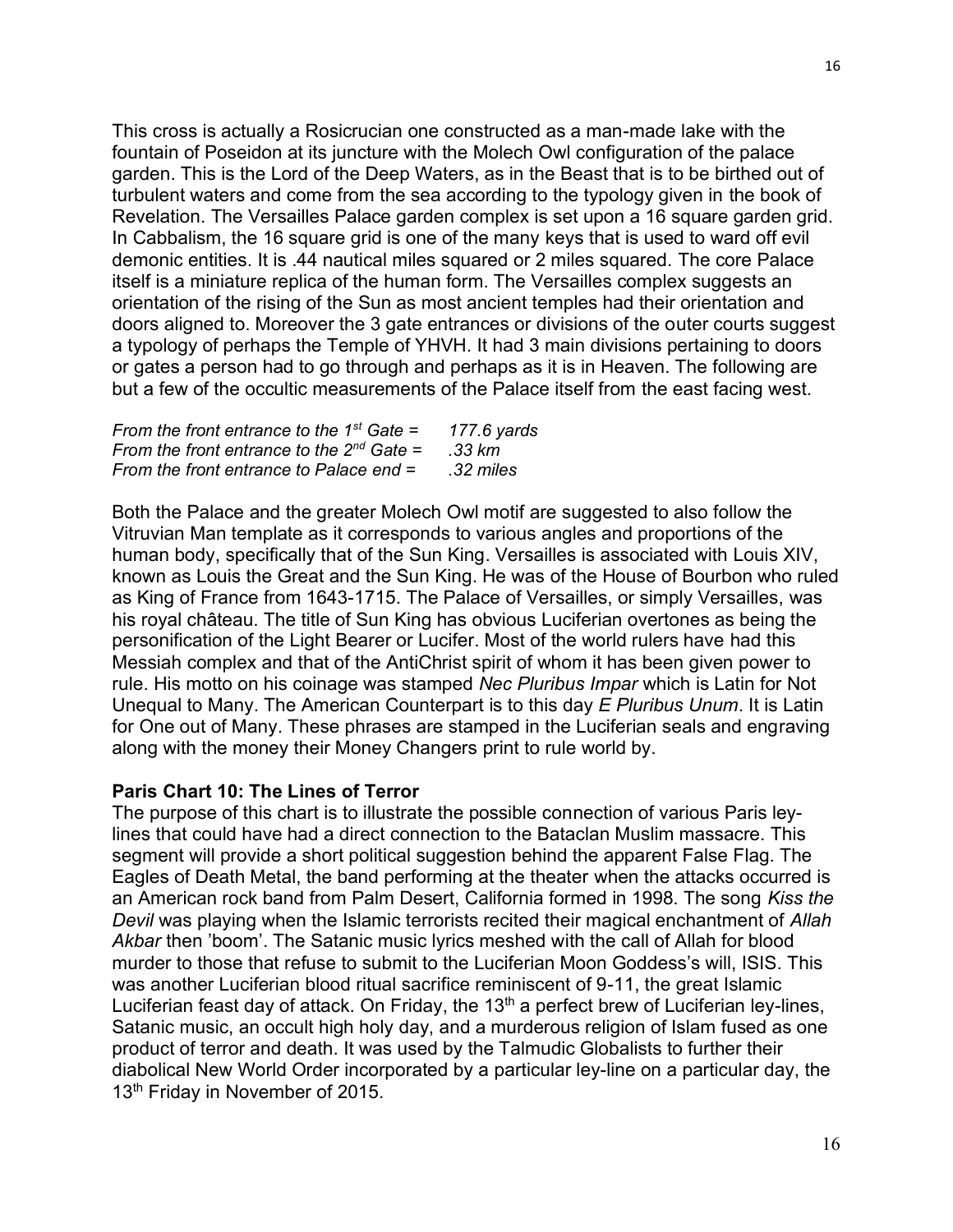This Satanic ritual was performed while unsuspecting or suspecting minions of his cadre initiated the rite through the magic ritualistic spell through Satanic music as the bombs of Islamic death exploded in the crowd. The counterfeit religious elements throughout history have only left carnage, death, theft, and destruction. It is the spirit of a rejected offering of Cain against Abel. It is the spirit and the signatures of Lucifer and his minions on Earth as such events are orchestrated by the security agencies such as the CIA, MOSSAD, MI6, Masons, etc. For example, Mark Lane, JFK expert and attorney, author of *Rush to Judgment, Plausible Denial* and *Last Word* gives a chilling indictment of the CIA in the Murder of JFK. He has 30 years of research into the government's cover-up and obfuscation about the assassination.

Another oddity directly related the Bataclan Theatre bombing concerns an omen in 2008. According to several articles such as the Daily Mail, 7 years prior to Friday the 13th, 2015 in November, several Muslim men confronted the Bataclan staff with threats of retaliation for the theatre host pro-Israel events and threatened to bomb the establishment. The number 7 is a complete duration of a time that is completed. There are some conspiracy theories point to the Theatre being Jewish owned for about 40 years since 1976. It was reportedly sold approximately 2 months from the attack. The date the Bataclan Theatre was sold was on September 11, 2015 or 9-11.

As the blood sacrifice to Allah occurred while the crowd sang *Kiss the Devil* on Friday the 13 $th$ , the study suggests that the location of the Bataclan Theatre was in direct alignment to various Hexagram configuration leading up to the pentacle of an encrypted Isis goddess. The ley-line of Bataclan is but a corner of the pyramid configuration with the Bastille statute of Prometheus at center stage. Prometheus is the Light Bearer, Lucifer which is the god of the Masons and Talmudic Cabbalists among others that seek to enthrone the coming Light Bearer in the New World Order.

According to their Protocols the present Old Order has to be delved into chaos and bloodletting to resurrect their foul Phoenix Fallen Cherub, Lucifer. According to the Bible and other extra-Biblical sources, it is Lucifer that promises 'light' to Humanity that of illumination, knowledge, reason, etc. In reality according to Genesis, Humanity initially had that already before the Fall caused by the deceptive light of Lucifer. Lucifer deceived Humanity by using his false 'light' to blind and hide on one hand and to reveal on the other; this is his *modus operandī*. He is the counterfeit to the true Light of the World, Jesus. Lucifer promises freedom to Humanity from YHVH but instead seeks to enslave and destroy Humanity and has since the Garden of Eden.

The Bastille Pyramid has the Place de la Nation as the pinnacle. This pinnacle is none other than an encrypted Star of Isis, Sirius that is the Moon Goddess, Allah. The center ley-line bisects the pyramid at the Prometheus stature at the Bastille intersection. The pyramid base is made up of the ley-lines directed as the corners at the Bataclan Theatre and the Jean Baptiste Lamarck Statue. The place de la Nation or Republique was formerly called the Place du Trône or the Throne. It epitomizes the throne of the Queen of Heaven, the Seat of Satan sitting as 'Queen' in terms of its suggested occult geometry.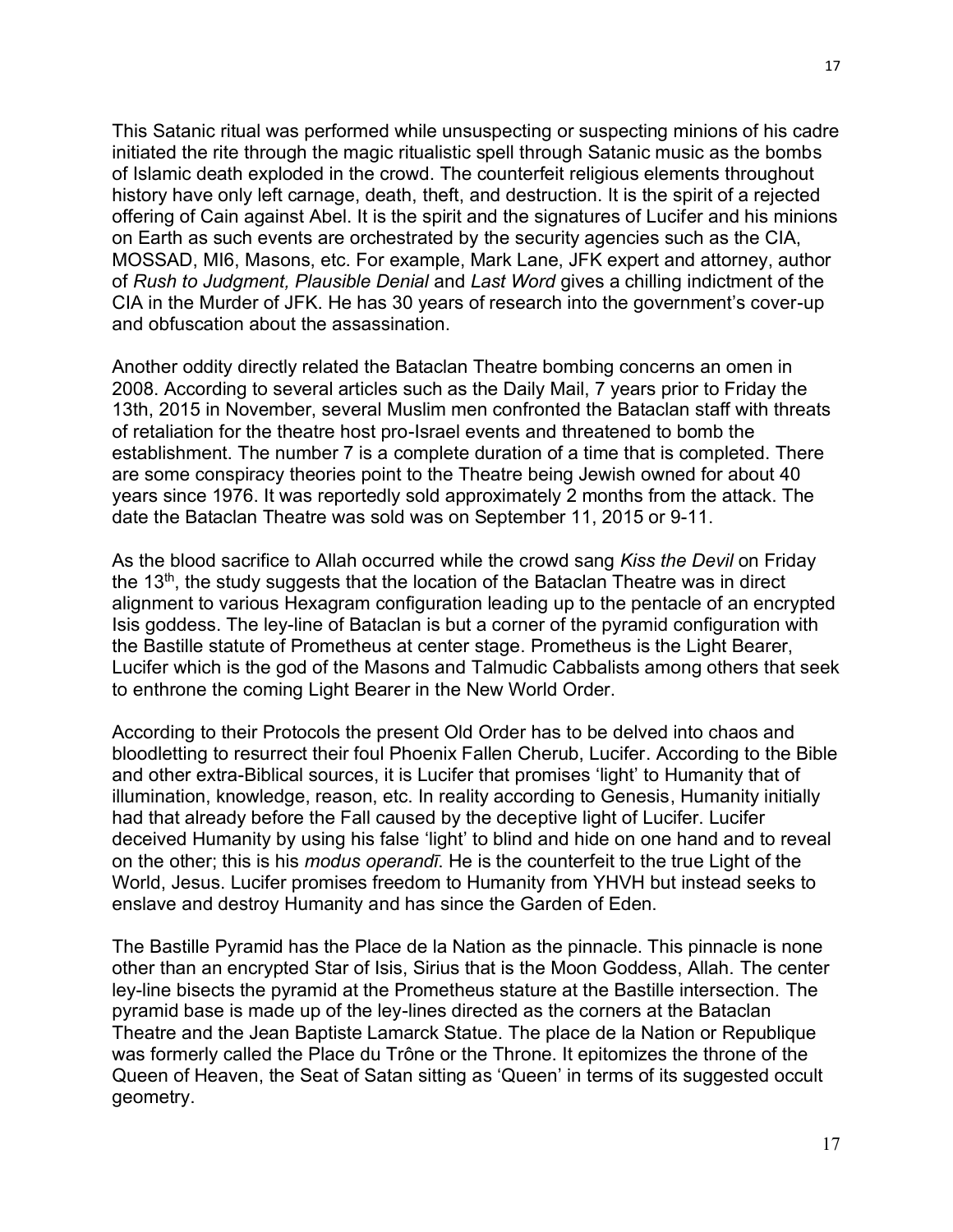Lucifer is said to be so beautiful that as Narcissus, he fell in love with himself transforms into goddesses such as Gaia, or Mother Earth, Astarte, Sirius, Cybele, ISIS, etc. Lucifer's demented nature has been so corrupted that he ascribes his demeanor to that of a transsexual Queen of Heaven and demands the worship of his beauty as such. Both motifs of Cybele at the top of the pyramid and Prometheus at the bottom are a tribute to 'Venus', the Bright and Morning Star, Lucifer's perverted version of one of Jesus' resurrected titles.

What is rather telling is that on the ley-line from the Place de la Nation Cybele Statue Star of Isis to the Bataclan, at a phi ratio proportion is situated a Hexagram configuration dedicated to Voltaire. From this Hexagram intersection to the Star of Isis pinnacle is approximately 1776 yards and 999 years to the Bataclan Theatre. Voltaire's actual name was François-Marie Arouet. He was educated by the Jesuits and was initiated by Benjamin Franklin into the Masonic Lodge of Paris. He was against religion, Christianity in particular and is said to have refused to renounce Satan at his death bed.

*From Bataclan Theatre to Voltaire Hexagram = 999 yards Voltaire Hexagram to Place de la Republique = 1776 yards From Lamarck statue to Paris Observatory = 1776 smoots*

As it has been noted, in the occult, the Hexagram geometric configured upon a Pentagram as configured in the Voltaire street intersection is used as a key. For the purposes of the Luciferians this study suggests that it was initiated to open a conduit for their demonic and Fallen Angelic manifestations of terror and bloodletting to advance their Luciferian global plan specifically in line with the Bataclan Theatre. Is the Luciferian signature of Friday the 13<sup>th</sup> a hint of who was behind such a mastermind, as in a Cabal or Cabbalistic ritual according to ley-lines, Satanic high holy days, and blood sacrifice by a fusion of religions to murder? The Bataclan was a sacrifice to Lucifer and his Fallen Angels and spirit demons coveting the need for blood–letting.

Could it have been thus that the various ley-lines in tandem with certain Satanic high holy days energized by Satanic music and capped by a religion of murder initiated a further advance to the Agenda of the Synagogue of Satan? One has to ask, Cui Bono? Who stands, or stood to gain from this crime and so might have been responsible for it? Cui Bono literally means who benefited? It is a Latin phrase which is still in use as a key forensic question in legal and police investigations according to Wikipedia definition. The end result of this Luciferian Globalist blood ritual was that it has advanced their New World Order Agenda. It was to have a reluctant France engage in the bombing of Assad's assets in Syria and demand the ouster of Assad. The Luciferians want Assad out because Syria because of the following conditions existed in that nation.

- *1. Has no Rothschild Central Bank*
- *2. Permits no GMO in food supply*
- *3. Bans Monsanto seed monopoly*
- *4. Independence Forging Policy*
- *5. Does not support Israel*
- *6. Fighting CIA/MOSSAD ISIS creation*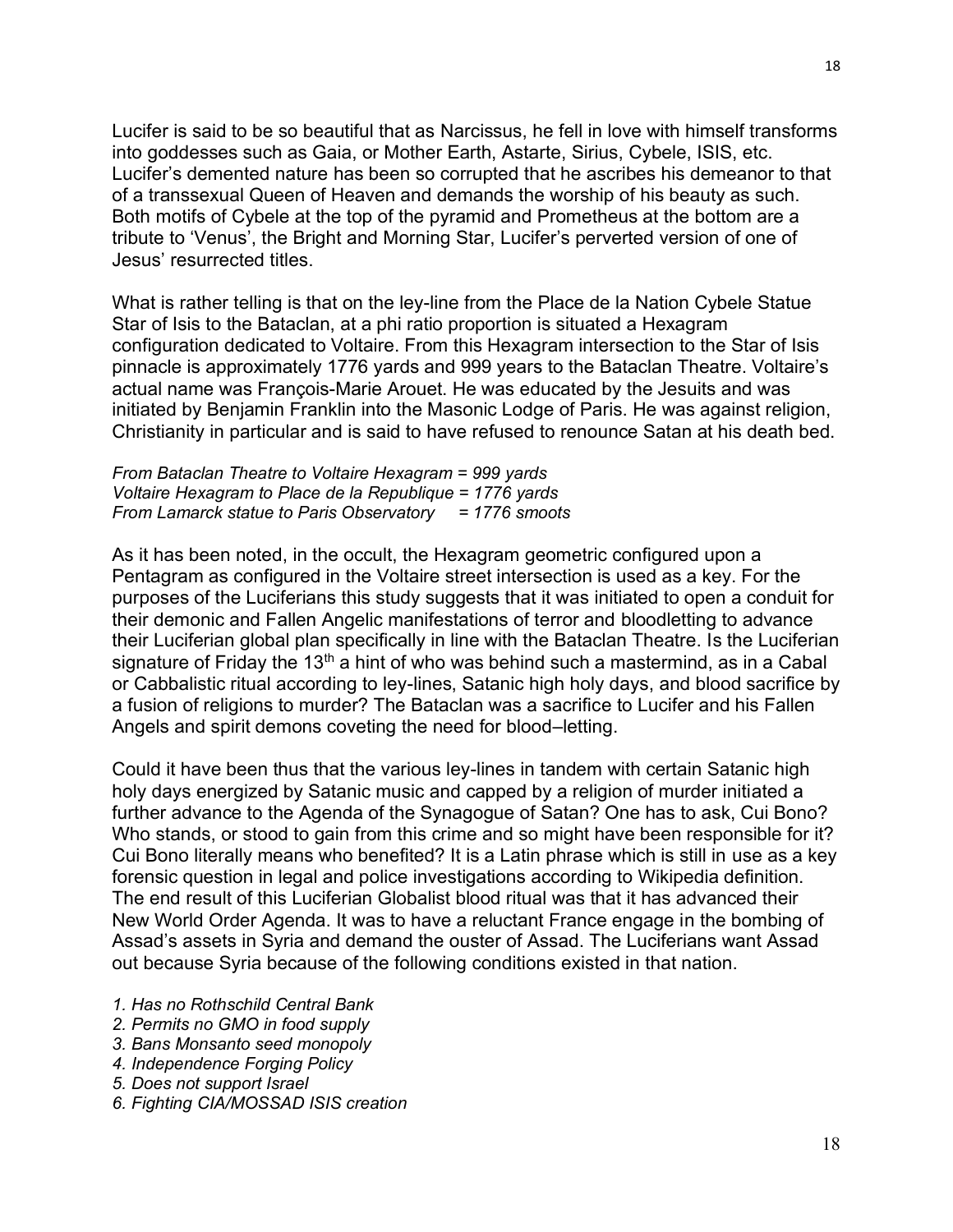*7. Seeks to build offshore oil/gas pipeline 8. No IMF Rothschild foreign debt 9. Only secular Muslim nation in ME 10. Is not a puppet of the Globalists*

Like the USA Patriot Act, the French have now also moved to erode their civil liberties; freedom of speech, press, to assemble or criticize the government's official narrative. Government opposition leaders have been jailed, certain websites alluding to conspiracies have been taken down, etc. The Globalists with their Luciferian Agenda, the Great Work used their counterfeit religions to serve as a conduit for their evil manifestations to push their Agenda forward. Is it no coincidence that the Climate Summit of nations occurred after the Muslim massacre? Could it have been the staging grounds to have the Luciferians advance their diabolical U.N. Agenda 21? This plan sets in motion the mandatory taxation of all nations and peoples into poverty and subjugation for merely having the right of breathing. Could this have been the real reason behind the needed innocent human bloodletting to advance their New World Order? Cui Bono?

# **Paris a la Giza**

The purpose of this illustration is to suggest that the entire Champ de Mars in Paris is configured to the approximate dimensions of the actual Giza pyramid plateau of Egypt. It would stand to reason that if Eiffel inferred that the Tour was in actuality a template of the Great Pyramid, then upon this assumption, the Tour Eiffel becomes the key in laying out the Giza template over the Champ de Mars. When one superimposed thus the Giza pyramid complex onto the Champ de Mars with the Tour Eiffel corresponding to the Great Pyramid then some amazing correlations occur. This Giza pyramid complex template first of all has to be at an approximate 45-degree angle and rotated 180 degree to account for the suggested correspondence of significant landmarks in the Champ de Mars and adjacent vicinities.

Based on the observable Giza pattern that is pegged to the Tour Eiffel as the Great Pyramid, then the UNESCO triangular building corresponds the  $2<sup>nd</sup>$  pyramid and the Tour Montparasse corresponds to the  $3<sup>rd</sup>$  pyramid. What is astonishing is that the leylines of the Giza pyramid complex nearly almost are identical in slope. One has to consider the scaling of the Champ de Mars complex in regard to the Giza template. The Giza pyramid complex in Egypt is approximately .72 miles from the corner of the Great Pyramid to the corner of the 3<sup>rd</sup> pyramid is. Interestingly, from the corner of the Tour Eiffel to the Tour Montparasse is 1.72 miles, thus the template has a difference of a factor of 1. As previously noted, the Tour Eiffel is designed with the proportions of the Great Pyramid and the human form. The central pyramid corresponding to the UNESCO world headquarters. It is very telling of just who seeks to have preeminence in the world affairs and quest to unify the world under the false pretenses of peace and safety.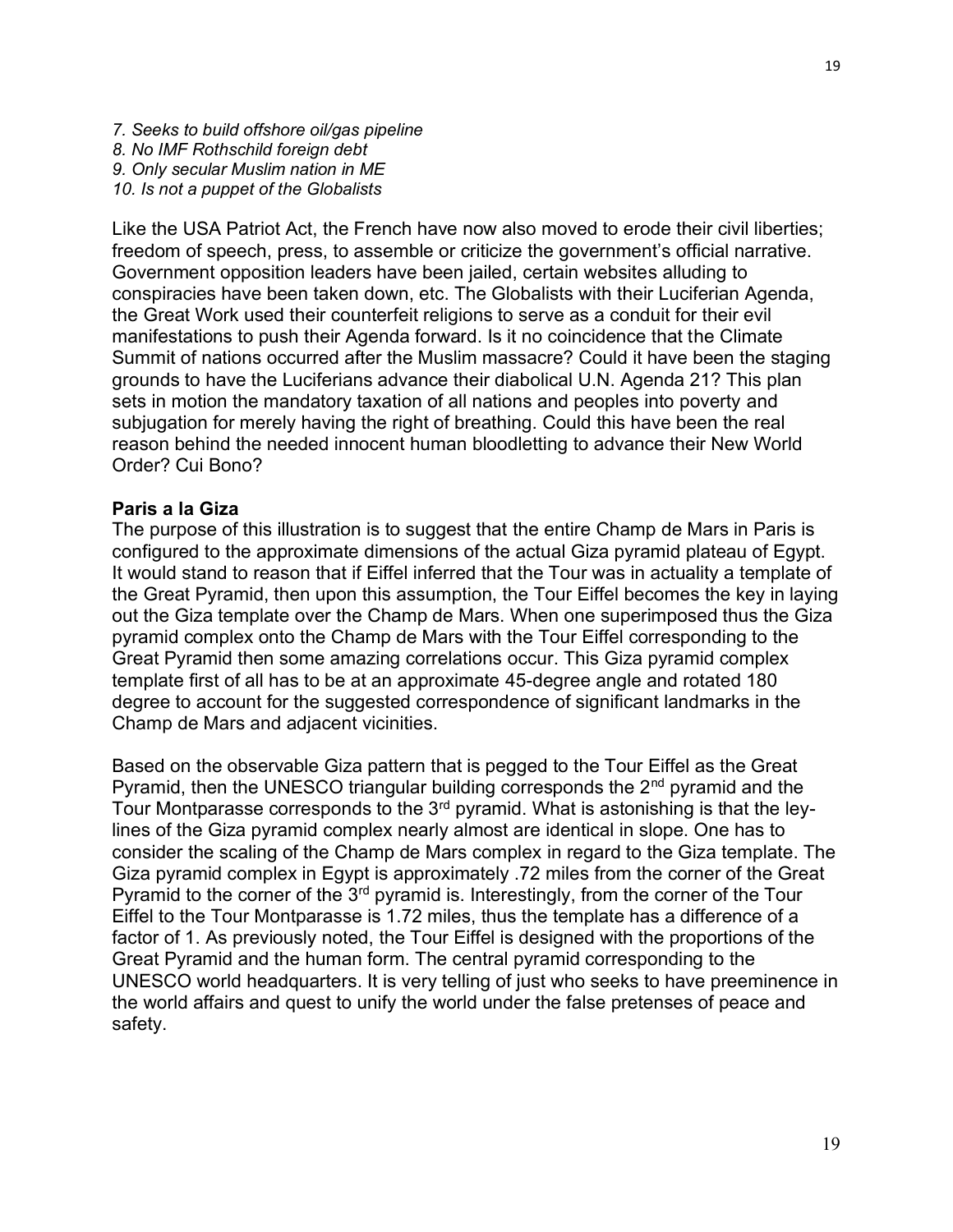The Tour Montparasse is designed like a monolith. Interestingly the Tour Montparasse is oddly out of place with the architecture of the Paris city core. The tower was voted the second-ugliest building in the world. What this study also suggests is that in keeping with the Mars theme of the ley-lines of Paris, the configurations then have to have a corresponding black monolith. Why? It is because such monoliths have been discovered on Mars. One of the Mars monolith is a rectangular boulder discovered on the surface of Mars. According to NASA's Buzz Aldrin, there are confirmed monoliths not only on Mars but on Phobos. It was the Mars Reconnaissance Orbiter that took the first pictures of it from orbit. Some have even suggested that this moon is artificial much like the Death Star of Star Wars and perhaps from where Lucas derived his storyline in part. These monoliths are purported to be some type of advanced machinery build by the inhabitants of Mars. Such replicas, at least in stone are found throughout the Earth, mainly near ancient pyramid complexes.

The further study of this assertion of the Champ de Mars in Paris being a model of the Giza pyramid complex shows that the pyramid complex has a correlating ley-line to the Sphinx that when superimposed onto the Paris city core, it corresponds precisely to the Grand Palais. It is a large historic site, exhibition hall and museum complex. From this north direction of the circle, a 33-degree arch to the right corresponds to the Place de la Concorde where L'Obelisque is situated and connects the Champ de Mars with the Plains of Mars outside Cairo in Giza. This Obelisk is in phi ratio to the pyramid template. The phi ratio spiral bisects the Great Temple intersecting one side at the precise phi ration point and exiting at the midpoint out of the other side.

The phi spiral also delineates the separation between the  $2^{nd}$  and  $3^{rd}$  pyramid precisely. What is also revealing is that a circle can be incorporated from the 2 edges of the outer pyramids. This circle can thus be bisected, and the center point corresponds to the corner of the 2<sup>nd</sup> pyramid. In addition, the axis is perpendicular to the Paris Meridian or Devil's Line. If one connects at a diagonal ley-line of the L'Obélisque in the Place de la Concorde that is on the circle line to the horizontal axis, this in turn will construe a triangle. This triangle in turn serves as the half of the Hexagram that is configured within the entire circle. This circle and hexagram configuration within the Giza pyramid complex upon the Champ de Mars in Paris are suggesting that in fact such a place functions as a Star Gate due to the energy ley-lines and their sacred geometry.

It is suggested that the actual Giza pyramid complex functioned much like this also and that it served, among many other things a timeclock that tracked cosmic, celestial, Earthly time and the Precession of the Equinoxes. It is directly connected with the celestial Star Gates associated with Orion-Sirius and Draco-Ursa Minor, etc. It is after all the well-known researched fact that the Giza pyramid complex is configured to the star belt of Orion. Orion like all the other constellations has a duality of natures that is attributed to the good and dark side of their natures. The following is the suggested cosmic-pyramid configuration correlation.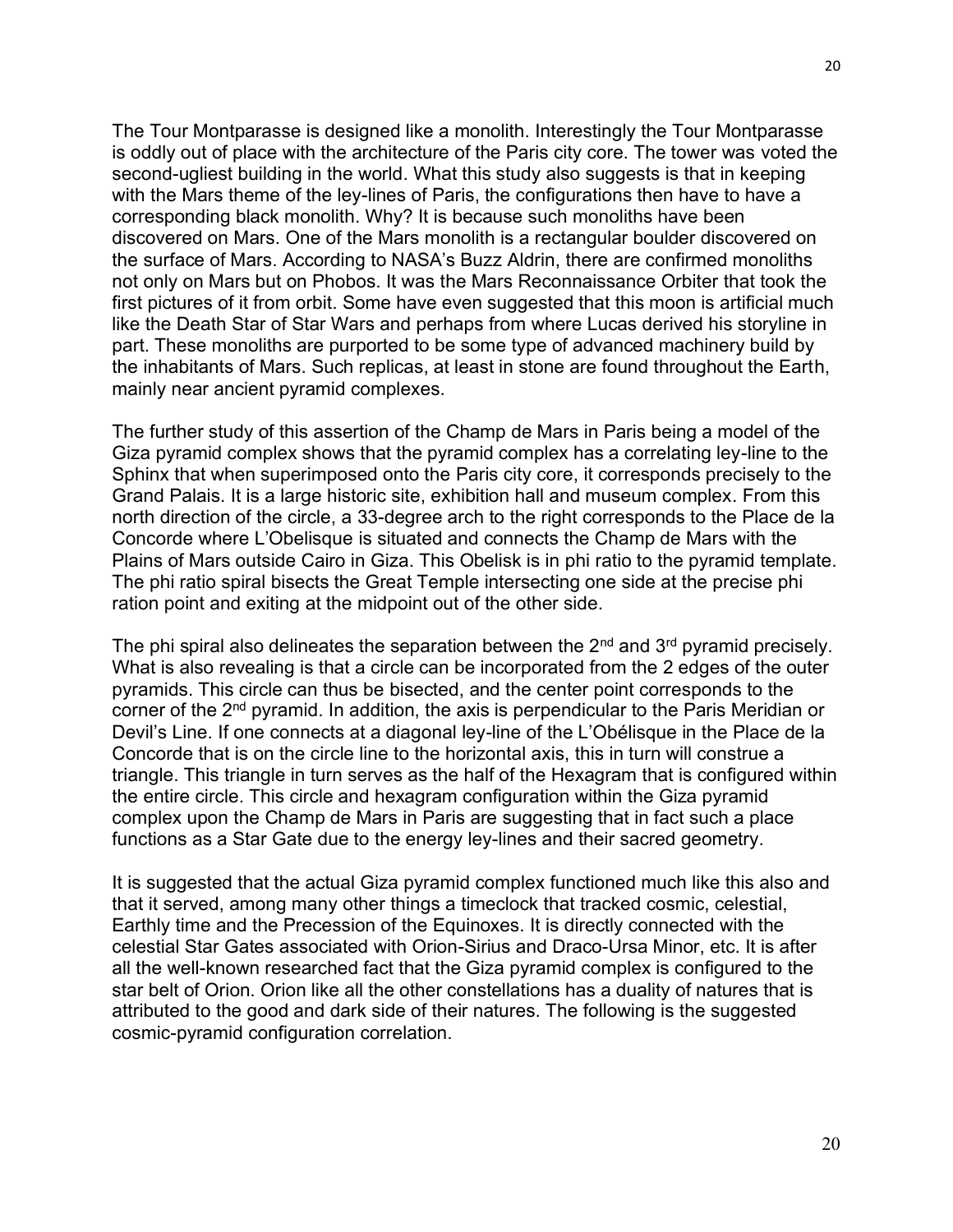| <b>Orion's Star Belt</b> | <b>Giza Plains of Mars</b> | <b>Paris Champ de Mars</b> |
|--------------------------|----------------------------|----------------------------|
| Alnitak                  | Kufu                       | <b>Tour Eiffel</b>         |
| Alnilam                  | Kafre                      | <b>UNESCO Building</b>     |
| Mintake                  | Menkaure                   | <b>Tour Montparasse</b>    |

For example Orion as his true representation is that of the coming hero, Jesus. He is the Messiah that is a warrior and Prince of Peace fighting the Shining One Lucifer that was defeated at the cross of Calvary. The Luciferians, as the great counterfeiters that they are attempted to usurp the motif for their own twisted paradigm and beguile the masses with. To them, Orion is Osiris, Ba'al, and Apollo in the order of Nimrod the first U.N. world leader. In actuality, he is ascribed to be Lucifer that opposes himself against a supposed tyrannical and unfair Creator. They proudly believe that YHVH wrongfully judged and expelled Lucifer and his banished Fallen Angels for seeking to do 'good'.

# **A Critique of UNESCO**

Since this study strongly suggests that the UNESCO building correlates to the 2<sup>nd</sup> pyramid of the Giza complex, a general critique of this Luciferian agency will be made that is pertinent to the study of the occultic ley-lines of Paris in the wake of the Friday the 13<sup>th</sup> Muslim massacre that took place in November of 2015. UNESCO stands for the *United Nations Educational, Scientific and Cultural Organization*. It is a specialized agency of the United Nations for the supposed purpose of promoting 'peace and security'. This is to be done by promoting international collaboration through education, science, and culture. This on the surface would appear a noble cause and such work is done on the surface.

However, this study suggests that it is nothing of the sort but another Luciferian front to further the New World Order Agenda. What is that Agenda? Huxley's Brave New World. It is a world of Anti-Christian, humanistic and ecumenists with a racist agenda of global de-population and genocide. The efforts of this globalist machinery are being undertaken under the pretext of advancing 'universal respect for justice, the rule of law, and human rights'. They do not publicize that fact that this paradigm requires the obliteration of sovereign, individual human, and civil rights as the State, in this case the world State is the supreme maker of law and enforcer of what is moral and good. Such a paradigm has already been exposed to being totally contrary to such great human achievement such as the U.S. Constitution, Bill of Right, and the Bible for example.

What is very telling about this U.N. Lucius Trust Satanic Agenda is seen in the likes of its founders. It was created after World War 2, but its work had been carried out by Hitler. He was the primary world leader that was implementing the precise edicts of eugenic genocide and the merging of state and corporations, otherwise known as Fascism. Other world leaders would follow, such as Stalin, Mao, and Pol Pot that disintegrated the family nucleus, banned firearms, force the masses into forced reeducation camps for mind control and forced labor. UNESCO's founding Director-General was Julian Huxley. He was a British 'social Darwinian' bent on eugenics and globalism. In other words, he like many now was one who would force vaccinate the masses, force sterilization for de-population purposes and eradicate sovereign borders.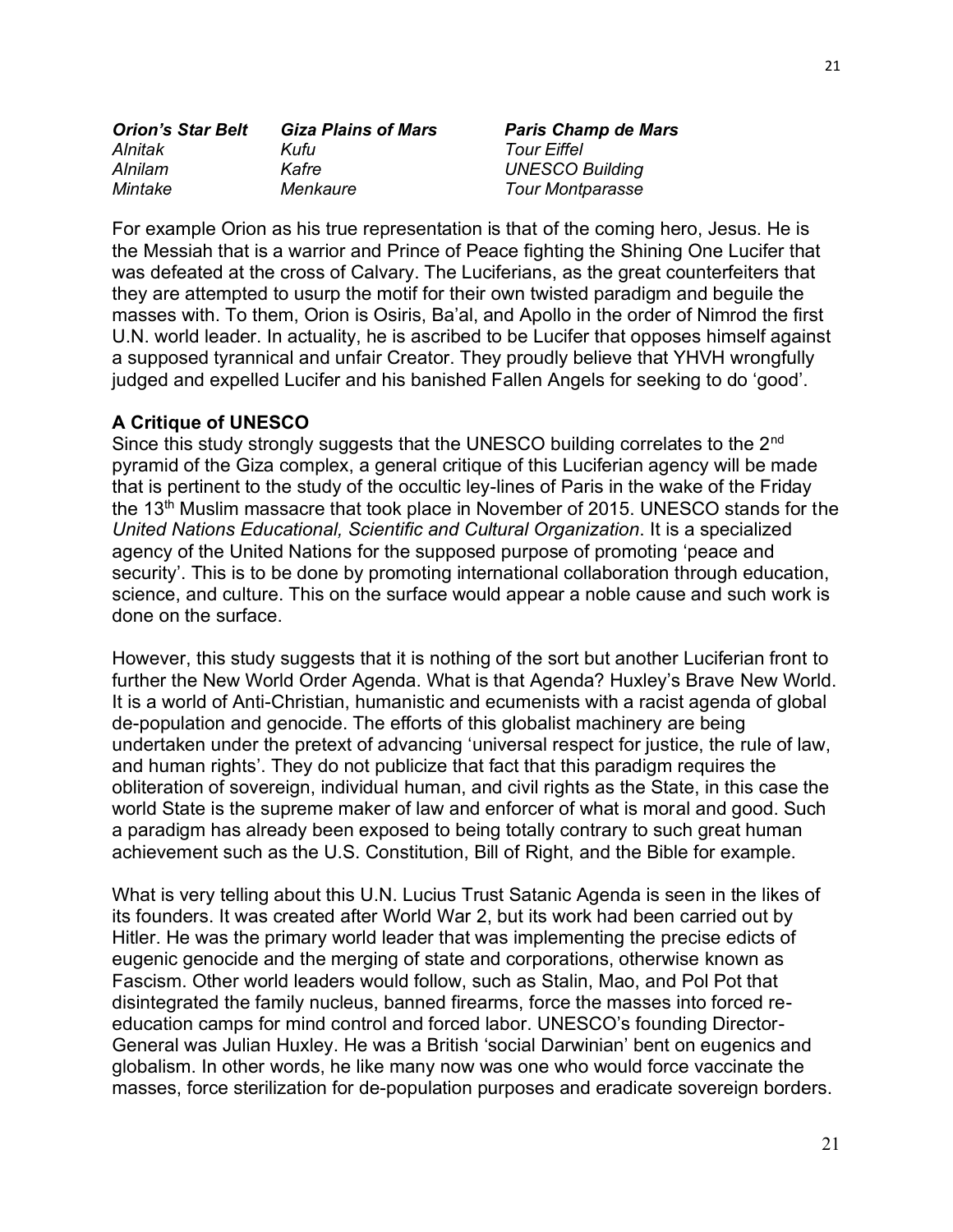These policies have actually been implemented in the  $3<sup>rd</sup>$  World since then and are now being forced in the West. In 1959 he was even given an award for his part in Planned Parenthood that has been the agency of mass murder of defenseless newborn humans and the sale their body parts for profit. He later was part in establishing the World Wildlife Fun (WWF). There is nothing wrong with protecting the animals as many are abused by humans, but the agency is again one that uses such noble pretexts to eradicated the divine right of law Humanity has been given. All this directive are now part of the modus operandi of UNESCO policy. Huxley was a complicated mind as he was known to hate the Soviet version of communism but was an ardent leftist and visited the Soviet Union several times.

It was the USSR that was the guinea pig of the eugenicists at the time and he used the populations for their experiments in wholesale. For example, it was his involvement with the imprisonment and eventual death of a leading Soviet agricultural scientist Vavilov that wanted to strengthen the seeds in agriculture. Huxley blocked this and it resulted in mass crop failures and starvation of millions during the Stalin 1950's 5-Year plans. It also contributed to the droughts and the man-made ecological disaster of the Ural Sea, etc. This is but the tip of the iceberg of the Satanic Agenda to enslave and destroy Humanity and the Planet in the guise of 'saving' it with such Orwellian eugenicist policies that are to be implemented under Agenda 21 by the U.N. Incredibly, Huxley actually wrote to Orwell, author of the book 1984, congratulating him on how within a generation the State would implement the conditioning known as narco-hypnosis. It would be an instrument for the State to mind control their people, i.e., through television programing.

He is the one that stated that the masses needed to be enslaved in such a way that they would love their imprisonment and master. This is much like the Stockholm Syndrome where a victim falls in love with their captors. It was Julian's brother Aldous Huxley that wrote the Brave New World, set in a dystopian London after a post-nuclear war. His vision was to condition humanity at will; as to what was good or bad. He is the one that had no conscience in the torture babies into rejecting the beauty of flowers for example and conditioning them to love ugliness. The State was the 'god' of what was to be deemed beautiful, moral, or right. It was a book on the protocols of how to torture, mind control and sterilize humanity. It set the State up as the educator and progenitor of who was to be born and where and what one could do for work.

He like his brother although rejecting Biblical Christianity were staunch followers of the occult and Luciferian spiritual entities. Although they were hailed as the top intellectuals and brightest minds of the day, they were of a depraved mind and enemies of Humanity if one truly compares what they envision for their Brave New World vs. what YHVH promised in the Millennial reign to come under Jesus. One can see how depraved these sorts of men where based on their own philosophy that was Luciferian at its core written in the books they wrote. Yet their protocols are the UNESCO's manifesto. It is well researched that they delved into the paranormal and mysticism. He later taught eastern meditation and spiritual practices that pierced the veils to the demonic realm as he often took drugs to alter his mind and commune with those entities.